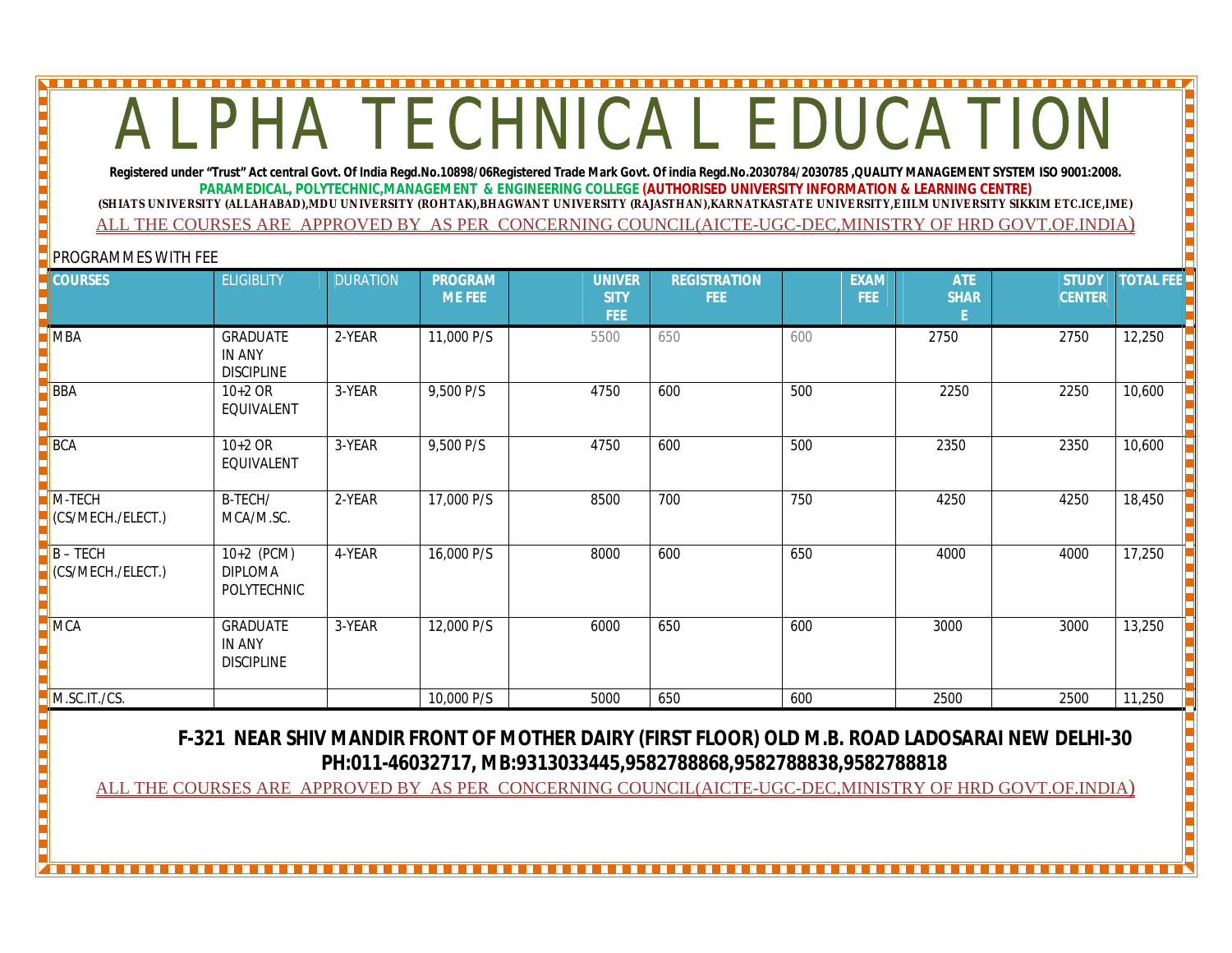**Registered under "Trust" Act central Govt. Of India Regd.No.10898/06Registered Trade Mark Govt. Of india Regd.No.2030784/2030785 ,QUALITY MANAGEMENT SYSTEM ISO 9001:2008. PARAMEDICAL, POLYTECHNIC,MANAGEMENT & ENGINEERING COLLEGE (AUTHORISED UNIVERSITY INFORMATION & LEARNING CENTRE) (SHIATS UNIVERSITY (ALLAHABAD),MDU UNIVERSITY (ROHTAK),BHAGWANT UNIVERSITY (RAJASTHAN),KARNATKASTATE UNIVERSITY,EIILM UNIVERSITY SIKKIM ETC.ICE,IME)** ALL THE COURSES ARE APPROVED BY AS PER CONCERNING COUNCIL(AICTE-UGC-DEC,MINISTRY OF HRD GOVT.OF.INDIA)

|                                                        | B.SC.(CS/<br>GERNRAL)                                 | 2-YEAR  |            |      |     |     |       |       |        |
|--------------------------------------------------------|-------------------------------------------------------|---------|------------|------|-----|-----|-------|-------|--------|
| B.SC.IT./CS.                                           | $10+2$ OR<br>EQUIVALENT                               | 3-YEAR  | 9,500 P/S  | 4750 | 600 | 500 | 2350  | 2350  | 10,600 |
| PGDCA                                                  | <b>GRADUATE</b><br>IN ANY<br><b>DISCIPLINE</b>        | 1-YEAR  | 9,500 P/S  | 4750 | 600 | 500 | 2350  | 2350  | 10,600 |
| <b>PJMC</b><br>(POST JOURNALISM<br>AND MASS COMM)      | <b>GRADUATE</b><br>IN ANY<br><b>DISCIPLINE</b>        | 1-YEARS | 12,000 P/S | 7200 | 750 | 600 | 2,400 | 2,400 | 13,350 |
| MJMC<br>(MASTER OF JOUR.<br>&MASS COMM.                | <b>GRADUATE</b><br>IN ANY<br><b>DISCIPLINE</b>        | 2-YEARS | 12000 P/S  | 7200 | 750 | 600 | 2,400 | 2400  | 13,350 |
| <b>BJMC</b><br><b>BACHLOR OF JOUR.</b><br>& MASS COMM. | $10+2$ OR<br>EQUIVALENT                               | 3-YEARS | 11000 P/S  | 6600 | 650 | 600 | 2200  | 2200  | 12,250 |
| <b>B.LIB.BACHLOR</b><br>OF LIB.SCIENCE.                | <b>GRADUATE</b><br><b>IN ANY</b><br><b>DISCIPLINE</b> | 1-years | 7,500 p/s  | 3750 | 600 | 600 | 1875  | 1875  | 8700   |
| M.LIB.<br>MASTER OF LIB.<br><b>SCIENCE</b>             | <b>B.LIB.BACHLOR</b><br>OF LIB.SCIENCE.               | 1-years | 7,500p/s   | 3750 | 600 | 600 | 1875  | 1875  | 8700   |

 **F-321 NEAR SHIV MANDIR FRONT OF MOTHER DAIRY (FIRST FLOOR) OLD M.B. ROAD LADOSARAI NEW DELHI-30 PH:011-46032717, MB:9313033445,9582788868,9582788838,9582788818**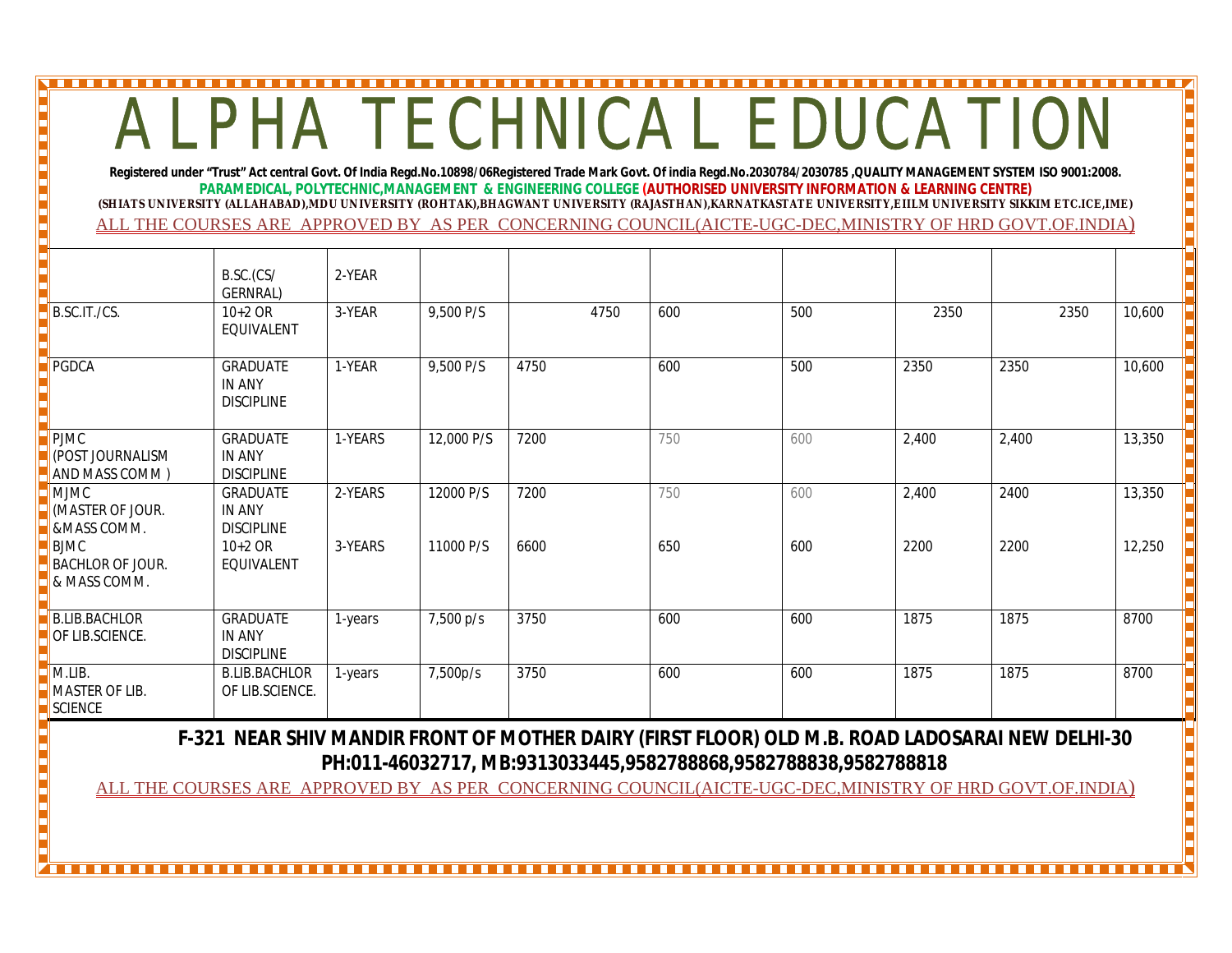**Registered under "Trust" Act central Govt. Of India Regd.No.10898/06Registered Trade Mark Govt. Of india Regd.No.2030784/2030785 ,QUALITY MANAGEMENT SYSTEM ISO 9001:2008. PARAMEDICAL, POLYTECHNIC,MANAGEMENT & ENGINEERING COLLEGE (AUTHORISED UNIVERSITY INFORMATION & LEARNING CENTRE) (SHIATS UNIVERSITY (ALLAHABAD),MDU UNIVERSITY (ROHTAK),BHAGWANT UNIVERSITY (RAJASTHAN),KARNATKASTATE UNIVERSITY,EIILM UNIVERSITY SIKKIM ETC.ICE,IME)** ALL THE COURSES ARE APPROVED BY AS PER CONCERNING COUNCIL(AICTE-UGC-DEC,MINISTRY OF HRD GOVT.OF.INDIA)

| B.SC.(ANIMATION)<br><b>GRAPHIC &amp; MUL.</b>                                                                                                | $10+2$ OR<br>EQUIVALENT | 3-years   | 16000p/s | 9600 | 750 | 750 | 3200 | 3200 | 17,500 |
|----------------------------------------------------------------------------------------------------------------------------------------------|-------------------------|-----------|----------|------|-----|-----|------|------|--------|
| B.SC.(HARDWARE<br>& NETWORKING                                                                                                               | $10+2$ OR<br>EQUIVALENT | 3-years   | 16000p/s | 9600 | 750 | 750 | 3200 | 3200 | 17,500 |
| DIPLOMA(CIVIL-ENG.<br>,Mechanical-Eng,<br>Electrical-Eng,<br>Information<br>Technology Automobile,<br>Electronics<br>& communication<br>letc | $10^{1H}/12^{1H}$       | 2/3-YEARS | 15000p/s | 9000 | 750 | 750 | 3000 | 3000 | 16,500 |
| <b>B.SC.(FASHION &amp;</b><br>TECHNO.)                                                                                                       | $10+2$ OR<br>EQUIVALENT | 2/3-YEARS | 16000P/S | 9600 | 750 | 750 | 3200 | 3200 | 17,500 |
| <b>B.F.A(BACHLOR IN FINE</b><br>ART)                                                                                                         | $10+2$ OR<br>EQUIVALENT | 3-YEARS   | 12000P/Y | 7200 | 700 | 650 | 2400 | 2400 | 13,050 |

 **F-321 NEAR SHIV MANDIR FRONT OF MOTHER DAIRY (FIRST FLOOR) OLD M.B. ROAD LADOSARAI NEW DELHI-30 PH:011-46032717, MB:9313033445,9582788868,9582788838,9582788818**

ALL THE COURSES ARE APPROVED BY AS PER CONCERNING COUNCIL(AICTE-UGC-DEC,MINISTRY OF HRD GOVT.OF.INDIA)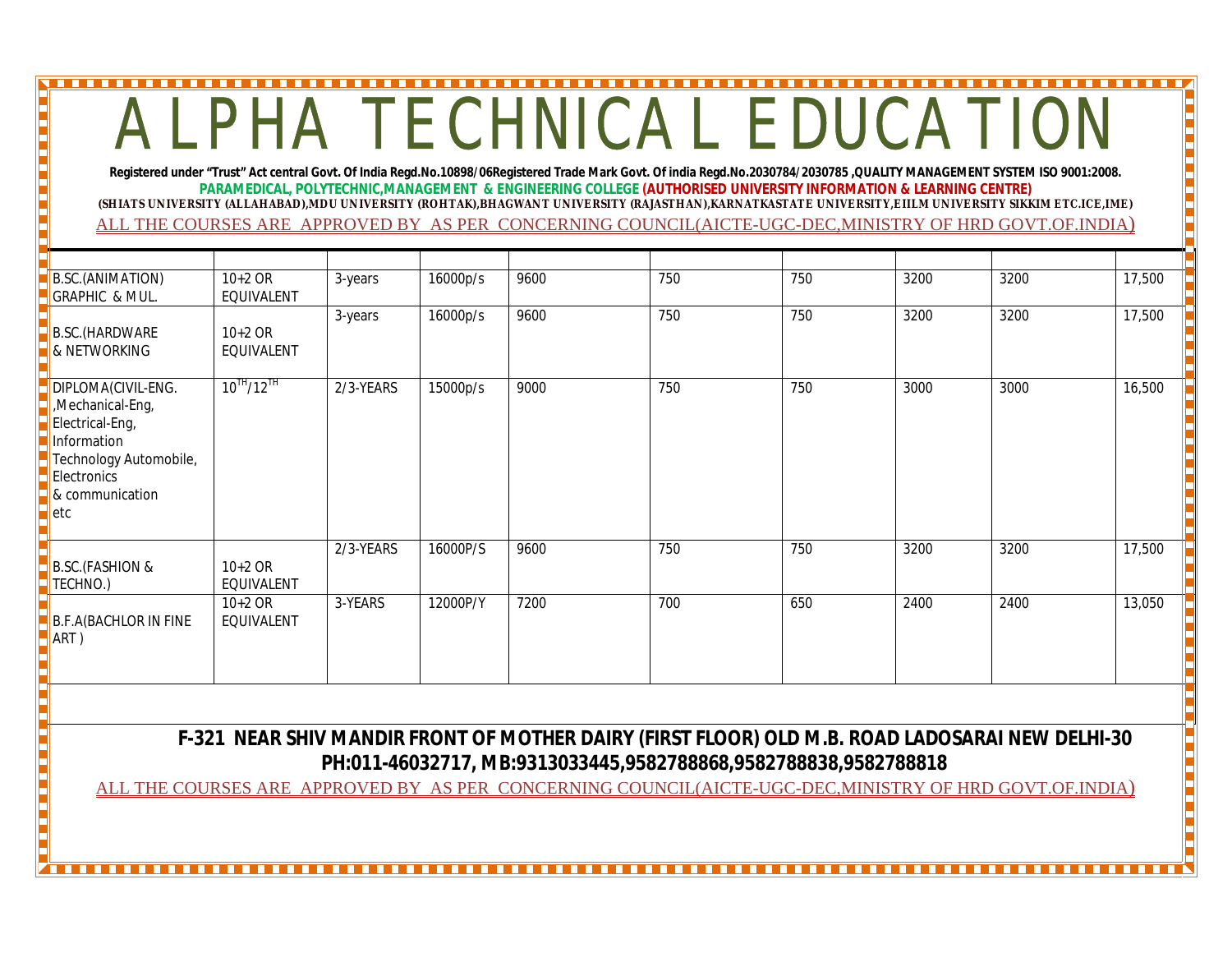**Registered under "Trust" Act central Govt. Of India Regd.No.10898/06Registered Trade Mark Govt. Of india Regd.No.2030784/2030785 ,QUALITY MANAGEMENT SYSTEM ISO 9001:2008. PARAMEDICAL, POLYTECHNIC,MANAGEMENT & ENGINEERING COLLEGE (AUTHORISED UNIVERSITY INFORMATION & LEARNING CENTRE) (SHIATS UNIVERSITY (ALLAHABAD),MDU UNIVERSITY (ROHTAK),BHAGWANT UNIVERSITY (RAJASTHAN),KARNATKASTATE UNIVERSITY,EIILM UNIVERSITY SIKKIM ETC.ICE,IME)** ALL THE COURSES ARE APPROVED BY AS PER CONCERNING COUNCIL(AICTE-UGC-DEC,MINISTRY OF HRD GOVT.OF.INDIA)

|                                                           |                   |             | <b>PARAMEDICAL</b> |          | <b>COURSES</b> |     |      |      |       | <b>LATE FINE</b> |
|-----------------------------------------------------------|-------------------|-------------|--------------------|----------|----------------|-----|------|------|-------|------------------|
| B.SC.(BIO-TECHNOLOGY)                                     | $10+2$<br>PCM/PCB | 3-YEARS     | 10,000p/s          | 6000 p/s | 650            | 650 | 2000 | 2000 | 11300 |                  |
| B.SC. (BIO-INFORMATICS)                                   | $10+2$<br>PCM/PCB | 3-YEARS     | 10,000p/s          | 6000 p/s | 650            | 650 | 2000 | 2000 | 11300 |                  |
| B.SC.(PCM)                                                | $10+2$<br>PCM/PCB | 3-YEARS     | 15000 P/Y          | 9000P/Y  | 550            | 550 | 3000 | 3000 | 16100 |                  |
| B.SC.(ZBC)                                                | $10+2$<br>PCM/PCB | 3-YEARS     | 15000 P/Y          | 9000P/Y  | 550            | 550 | 3000 | 3000 | 16100 |                  |
| <b>B.SC. (PHYSIOTHERA</b><br>PY)                          | $10+2$<br>PCM/PCB | 4-5 - YEARS | 15000 P/S          | 9000P/S  | 550            | 550 | 3000 | 3000 | 16100 |                  |
| B.SC. (OPTOMETRY)                                         | $10+2$<br>PCM/PCB | 4-5 - YEARS | 15000 P/S          | 9000P/S  | 550            | 550 | 3000 | 3000 | 16100 |                  |
| <b>B.SC.</b> (MEDICAL LAB<br>TECHNOLOGY)                  | $10+2$<br>PCM/PCB | 3-YEARS     | 15000 P/S          | 9000P/S  | 550            | 550 | 3000 | 3000 | 16100 |                  |
| <b>B.SC.( RADIO IMAGING</b><br>TECHNOLOGY/<br>ULTRASOUND) | $10+2$<br>PCM/PCB | 3-YEARS     | 15000 P/S          | 9000P/S  | 550            | 550 | 3000 | 3000 | 16100 |                  |
| <b>B.SC. (PATIENT</b><br>CARE)                            | $10+2$<br>PCM/PCB | 3-YEARS     | 15000 P/S          | 9000P/S  | 550            | 550 | 3000 | 3000 | 16100 |                  |

 **F-321 NEAR SHIV MANDIR FRONT OF MOTHER DAIRY (FIRST FLOOR) OLD M.B. ROAD LADOSARAI NEW DELHI-30 PH:011-46032717, MB:9313033445,9582788868,9582788838,9582788818**

ALL THE COURSES ARE APPROVED BY AS PER CONCERNING COUNCIL(AICTE-UGC-DEC,MINISTRY OF HRD GOVT.OF.INDIA)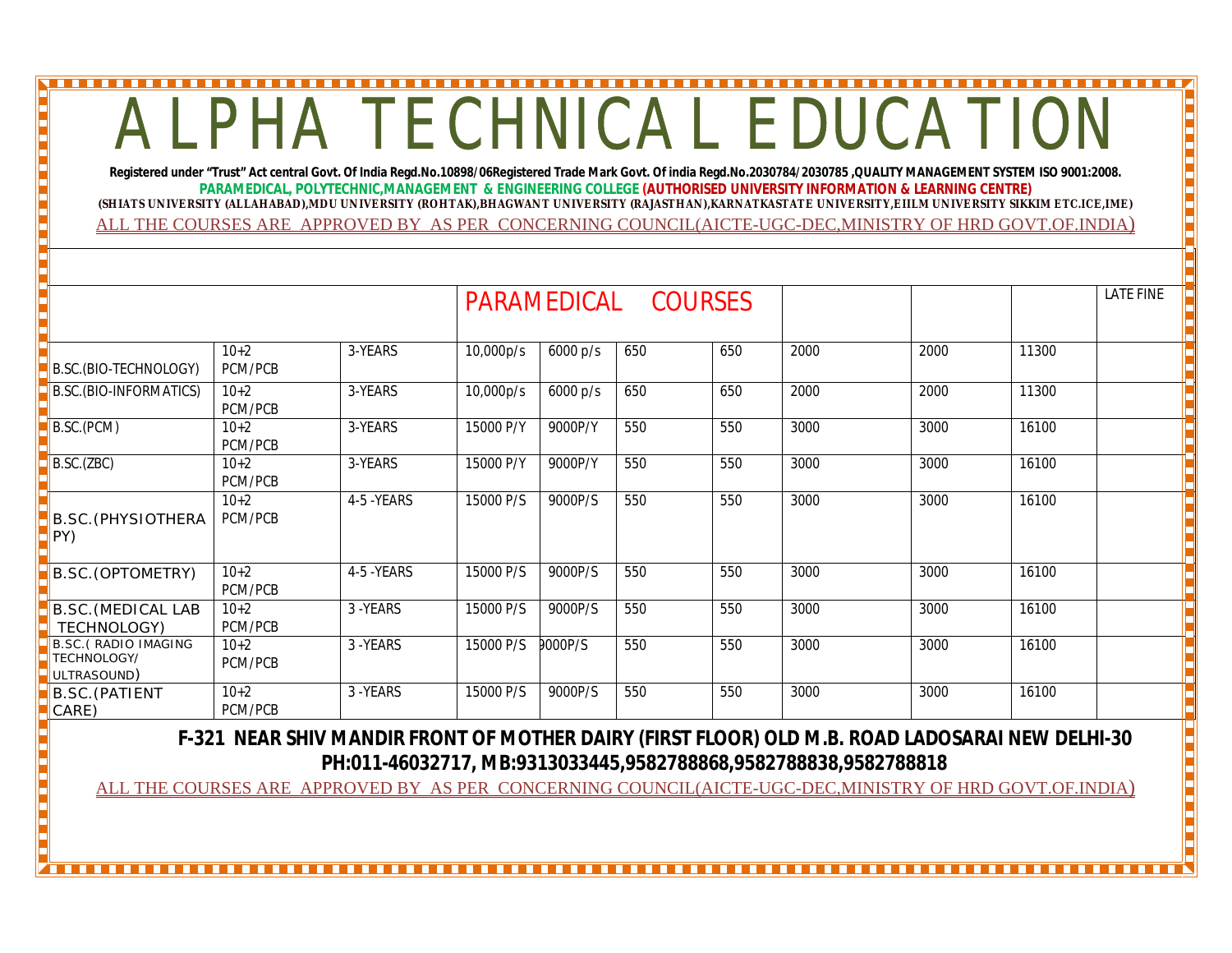**Registered under "Trust" Act central Govt. Of India Regd.No.10898/06Registered Trade Mark Govt. Of india Regd.No.2030784/2030785 ,QUALITY MANAGEMENT SYSTEM ISO 9001:2008. PARAMEDICAL, POLYTECHNIC,MANAGEMENT & ENGINEERING COLLEGE (AUTHORISED UNIVERSITY INFORMATION & LEARNING CENTRE) (SHIATS UNIVERSITY (ALLAHABAD),MDU UNIVERSITY (ROHTAK),BHAGWANT UNIVERSITY (RAJASTHAN),KARNATKASTATE UNIVERSITY,EIILM UNIVERSITY SIKKIM ETC.ICE,IME)** ALL THE COURSES ARE APPROVED BY AS PER CONCERNING COUNCIL(AICTE-UGC-DEC,MINISTRY OF HRD GOVT.OF.INDIA)

| B.SC. (OCCUP.TH.)                          | $10+2$                               | 3-YEARS      | 15000 P/S  | 9000P/S | 550 | 550 | 3000 | 3000 | 16100  |  |
|--------------------------------------------|--------------------------------------|--------------|------------|---------|-----|-----|------|------|--------|--|
|                                            | PCM/PCB                              |              |            |         |     |     |      |      |        |  |
| DMLT(DIPLOMA<br>LAB TECHNOLOGY)            | $10^{th}/10+2$<br>PCM/PCB            | $2/3$ -years | 15000 P/S  | 9000P/S | 550 | 550 | 3000 | 3000 | 16100  |  |
| Diploma in<br>Ophthalmic Technology        | $10^{th}/10+2$<br>PCM/PCB            | $2/3$ -years | 15000 P/S  | 9000P/S | 550 | 550 | 3000 | 3000 | 16100  |  |
| Diploma in Operation<br>Theatre Technology | $10^{th}/10+2$<br>PCM/PCB            | $2/3$ -years | 15000 P/S  | 9000P/S | 550 | 550 | 3000 | 3000 | 16100  |  |
| Diploma in<br><b>ECG Technology</b>        | $10^{th}/10+2$<br>PCM/PCB            | $2/3$ -years | 15000 P/S  | 9000P/S | 550 | 550 | 3000 | 3000 | 16100  |  |
| Diploma in<br>Radiography Technology       | $10^{th}/10+2$<br>PCM/PCB            | $2/3$ -years | 15000 P/S  | 9000P/S | 550 | 550 | 3000 | 3000 | 16100  |  |
| <b>MBA</b><br>(HOSPITAL<br>MANAGEMENT.)    | <b>GRADUATE</b><br>IN ANY DISCIPLINE | 2-YEAR       | 11,000 P/S | 5500    | 650 | 600 | 2750 | 2750 | 12,250 |  |
| PG Diploma in<br>Drug Regulatory Affairs   | <b>GRADUATE</b><br>IN ANY DISCIPLINE | 1-YEARS      | 40,000     | 30,000  | 500 | 600 | 5000 | 5000 | 41100  |  |
| PG Diploma in                              | Medical /Dental                      | 1-YEAR       | 30,000     | 20,000  | 500 | 600 | 5000 | 5000 | 31,100 |  |

 **F-321 NEAR SHIV MANDIR FRONT OF MOTHER DAIRY (FIRST FLOOR) OLD M.B. ROAD LADOSARAI NEW DELHI-30 PH:011-46032717, MB:9313033445,9582788868,9582788838,9582788818**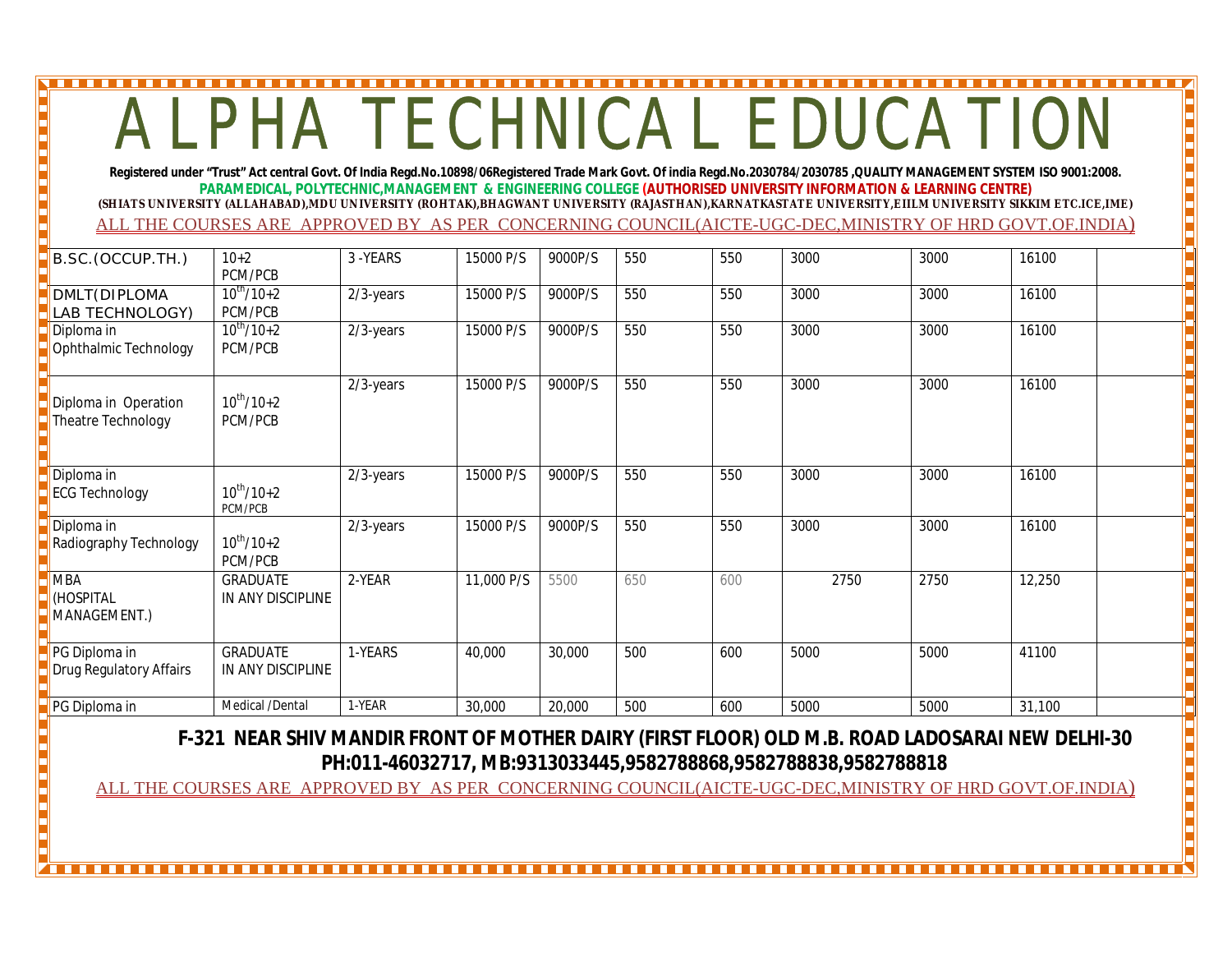| ALPHA TECHNICAL EDUCATION<br>Registered under "Trust" Act central Govt. Of India Regd.No.10898/06Registered Trade Mark Govt. Of india Regd.No.2030784/2030785 ,QUALITY MANAGEMENT SYSTEM ISO 9001:2008.<br>PARAMEDICAL, POLYTECHNIC, MANAGEMENT & ENGINEERING COLLEGE (AUTHORISED UNIVERSITY INFORMATION & LEARNING CENTRE)<br>(SHIATS UNIVERSITY (ALLAHABAD),MDU UNIVERSITY (ROHTAK),BHAGWANT UNIVERSITY (RAJASTHAN),KARNATKASTATE UNIVERSITY,EIILM UNIVERSITY SIKKIM ETC.ICE,IME)<br>ALL THE COURSES ARE APPROVED BY AS PER CONCERNING COUNCIL(AICTE-UGC-DEC, MINISTRY OF HRD GOVT.OF.INDIA) |                                                                                                                                                                                                                                                                                                                                                                                                                  |         |            |        |      |     |      |      |            |  |  |
|------------------------------------------------------------------------------------------------------------------------------------------------------------------------------------------------------------------------------------------------------------------------------------------------------------------------------------------------------------------------------------------------------------------------------------------------------------------------------------------------------------------------------------------------------------------------------------------------|------------------------------------------------------------------------------------------------------------------------------------------------------------------------------------------------------------------------------------------------------------------------------------------------------------------------------------------------------------------------------------------------------------------|---------|------------|--------|------|-----|------|------|------------|--|--|
| <b>Hospital Health</b><br>Management                                                                                                                                                                                                                                                                                                                                                                                                                                                                                                                                                           | Graduate from<br>Medical/Dental<br>Institutes of India<br>recognized by<br>MCI/DCI. Graduate<br>in Indian system of<br>Medicine,<br>Homeopathy, and<br>Nursing, Pharmacy<br>recognized by<br>respective council<br>with 3 years of<br>hospital experience<br>or candidates<br>holding MBA or PG<br>Diploma in Financial<br>or Marketing or<br>Personnel<br>management with 5<br>years of hospital<br>experience. |         |            |        |      |     |      |      |            |  |  |
| M.Sc. (Microbiology)                                                                                                                                                                                                                                                                                                                                                                                                                                                                                                                                                                           | Graduate in related<br>fields                                                                                                                                                                                                                                                                                                                                                                                    | 2-years | 20,000 p/s | 10,000 | 1000 | 800 | 5000 | 5000 | 21,800 p/s |  |  |
| Master of Physiotherapy                                                                                                                                                                                                                                                                                                                                                                                                                                                                                                                                                                        | BPT/BOT                                                                                                                                                                                                                                                                                                                                                                                                          | 2-years | 24,000p/s  | 12000  | 1000 | 800 | 6000 | 6000 | 25,800p/s  |  |  |
| Master of Occupational<br>Therapy                                                                                                                                                                                                                                                                                                                                                                                                                                                                                                                                                              | BOT/BPT                                                                                                                                                                                                                                                                                                                                                                                                          | 2-years | 24,000p/s  | 12000  | 1000 | 800 | 6000 | 6000 | 25,800p/s  |  |  |
| Master of Medical Lab.<br>Technology                                                                                                                                                                                                                                                                                                                                                                                                                                                                                                                                                           | BMLT/BPT/BOT                                                                                                                                                                                                                                                                                                                                                                                                     | 2-years | 24,000p/s  | 12000  | 1000 | 800 | 6000 | 6000 | 25,800p/s  |  |  |

 **F-321 NEAR SHIV MANDIR FRONT OF MOTHER DAIRY (FIRST FLOOR) OLD M.B. ROAD LADOSARAI NEW DELHI-30 PH:011-46032717, MB:9313033445,9582788868,9582788838,9582788818**

<u>The property</u>

ALL THE COURSES ARE APPROVED BY AS PER CONCERNING COUNCIL(AICTE-UGC-DEC,MINISTRY OF HRD GOVT.OF.INDIA)

. . . .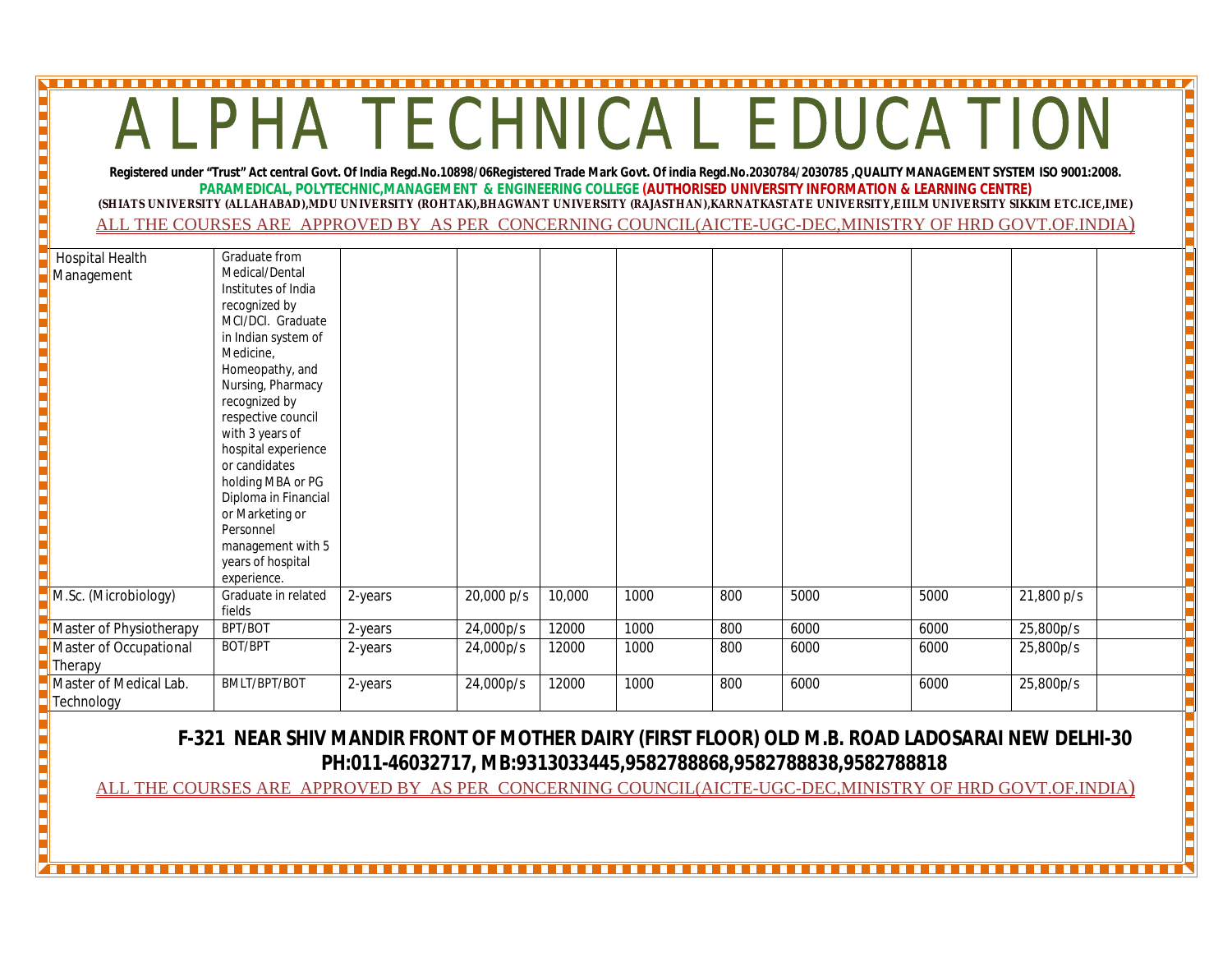**Registered under "Trust" Act central Govt. Of India Regd.No.10898/06Registered Trade Mark Govt. Of india Regd.No.2030784/2030785 ,QUALITY MANAGEMENT SYSTEM ISO 9001:2008. PARAMEDICAL, POLYTECHNIC,MANAGEMENT & ENGINEERING COLLEGE (AUTHORISED UNIVERSITY INFORMATION & LEARNING CENTRE) (SHIATS UNIVERSITY (ALLAHABAD),MDU UNIVERSITY (ROHTAK),BHAGWANT UNIVERSITY (RAJASTHAN),KARNATKASTATE UNIVERSITY,EIILM UNIVERSITY SIKKIM ETC.ICE,IME)** ALL THE COURSES ARE APPROVED BY AS PER CONCERNING COUNCIL(AICTE-UGC-DEC,MINISTRY OF HRD GOVT.OF.INDIA)

| <b>Master of Radiation</b><br>Technology         | BRT/BPT/BOT/Grad<br>uate in concerned<br>branch  | 2-years | 24,000p/s  | 12000  | 1000 | 800 | 6000 | 6000 | 25,800p/s  |
|--------------------------------------------------|--------------------------------------------------|---------|------------|--------|------|-----|------|------|------------|
| Master of Optometry and<br>Ophthalmic Technology | BOOT/BPT/BOT/Gra<br>duate in concerned<br>branch | 2-years | 24,000p/s  | 12000  | 1000 | 800 | 6000 | 6000 | 25,800p/s  |
| M.Sc. (Biotechnology)                            | Graduate in related<br>fields                    | 2-years | 20,000 p/s | 10,000 | 1000 | 800 | 5000 | 5000 | 21,800 p/s |
| M.Sc. (Biochemistry)                             | Graduate in related<br>fields                    | 2-years | 20,000 p/s | 10,000 | 1000 | 800 | 5000 | 5000 | 21,800 p/s |
| M.Sc. (Mathematics)                              | Graduate in related<br>fields                    | 2-years | 20,000 p/y | 12000  | 1000 | 600 | 4000 | 4000 | 21,600p/y  |
| M.Sc. (Physics)                                  | Graduate in related<br>fields                    | 2-years | 20,000 p/y | 12000  | 1000 | 600 | 4000 | 4000 | 21,600p/y  |
| M.Sc. (Chemistry)                                | Graduate in related<br>fields                    | 2-years | 20,000 p/y | 12000  | 1000 | 600 | 4000 | 4000 | 21,600p/y  |
| M.Sc. in(Botany)                                 | Graduate in related<br>fields                    | 2-years | 20,000 p/y | 12000  | 1000 | 600 | 4000 | 4000 | 21,600p/y  |
| M.Sc. in (Zoology)                               | Graduate in related<br>fields                    | 2-years | 20,000 p/y | 12000  | 1000 | 600 | 4000 | 4000 | 21,600p/y  |
| M.Sc. in (Geography)                             | Graduate in related<br>fields                    | 2-years | 20,000 p/y | 12000  | 1000 | 600 | 4000 | 4000 | 21,600p/y  |
| M.Sc. in (Home<br>Science)                       | Graduate in related<br>fields                    | 2-years | 20,000 p/y | 12000  | 1000 | 600 | 4000 | 4000 | 21,600p/y  |
| M.Sc. (E.V.S.)                                   | Graduate in related<br>fields                    | 2-years | 20,000 p/y | 12000  | 1000 | 600 | 4000 | 4000 | 21,600p/y  |

 **F-321 NEAR SHIV MANDIR FRONT OF MOTHER DAIRY (FIRST FLOOR) OLD M.B. ROAD LADOSARAI NEW DELHI-30 PH:011-46032717, MB:9313033445,9582788868,9582788838,9582788818**

ALL THE COURSES ARE APPROVED BY AS PER CONCERNING COUNCIL(AICTE-UGC-DEC,MINISTRY OF HRD GOVT.OF.INDIA)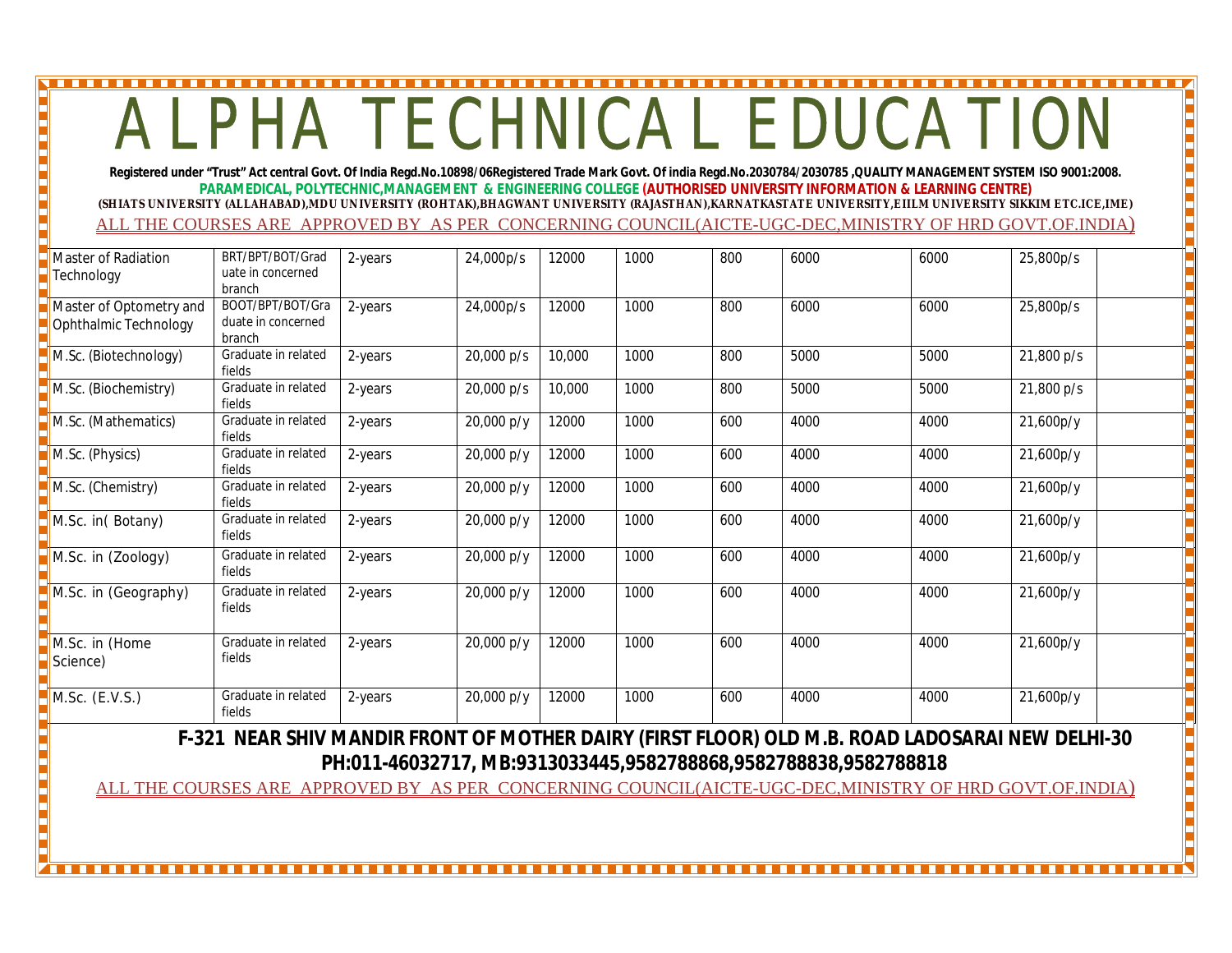**Registered under "Trust" Act central Govt. Of India Regd.No.10898/06Registered Trade Mark Govt. Of india Regd.No.2030784/2030785 ,QUALITY MANAGEMENT SYSTEM ISO 9001:2008. PARAMEDICAL, POLYTECHNIC,MANAGEMENT & ENGINEERING COLLEGE (AUTHORISED UNIVERSITY INFORMATION & LEARNING CENTRE) (SHIATS UNIVERSITY (ALLAHABAD),MDU UNIVERSITY (ROHTAK),BHAGWANT UNIVERSITY (RAJASTHAN),KARNATKASTATE UNIVERSITY,EIILM UNIVERSITY SIKKIM ETC.ICE,IME)** ALL THE COURSES ARE APPROVED BY AS PER CONCERNING COUNCIL(AICTE-UGC-DEC,MINISTRY OF HRD GOVT.OF.INDIA)

| M.Sc.(in<br>Dietetics and<br>Applied Nutrition)       | Graduate in related<br>fields | 2-years | 20,000 p/y | 12000 | 1000 | 600 | 4000 | 4000 | 21,600p/y |
|-------------------------------------------------------|-------------------------------|---------|------------|-------|------|-----|------|------|-----------|
| M.Sc. (in Clinical<br>Research)                       | Graduate in related<br>fields | 2-years | 20,000 p/y | 12000 | 1000 | 600 | 4000 | 4000 | 21,600p/y |
| M.Sc.(in Human<br>Development &<br>Childhood Studies) | Graduate in related<br>fields | 2-years | 20,000 p/y | 12000 | 1000 | 600 | 4000 | 4000 | 21,600p/y |
| Diploma<br>in Multipurpose<br>Health Worker<br>(DMPHW | $10+2$ or eq.                 | 2-years | 20,000p/y  | 16000 | 1000 | 800 | 2000 | 2000 | 21,800    |
| Diploma<br>in homeopathy<br>pharmacy (DHP)            | $10+2$ or eq.                 | 2-years | 20,000p/y  | 16000 | 1000 | 800 | 2000 | 2000 | 21,800    |
| Diploma in Ayurveda<br>pharmacy (DAP)                 | $10+2$ or eq.                 | 2-years | 20,000p/y  | 16000 | 1000 | 800 | 2000 | 2000 | 21,800    |
| Diploma<br>in veterinary<br>pharmacy (DHP)            | $10+2$ or eq.                 | 2-years | 20,000p/y  | 16000 | 1000 | 800 | 2000 | 2000 | 21,800    |

 **F-321 NEAR SHIV MANDIR FRONT OF MOTHER DAIRY (FIRST FLOOR) OLD M.B. ROAD LADOSARAI NEW DELHI-30 PH:011-46032717, MB:9313033445,9582788868,9582788838,9582788818**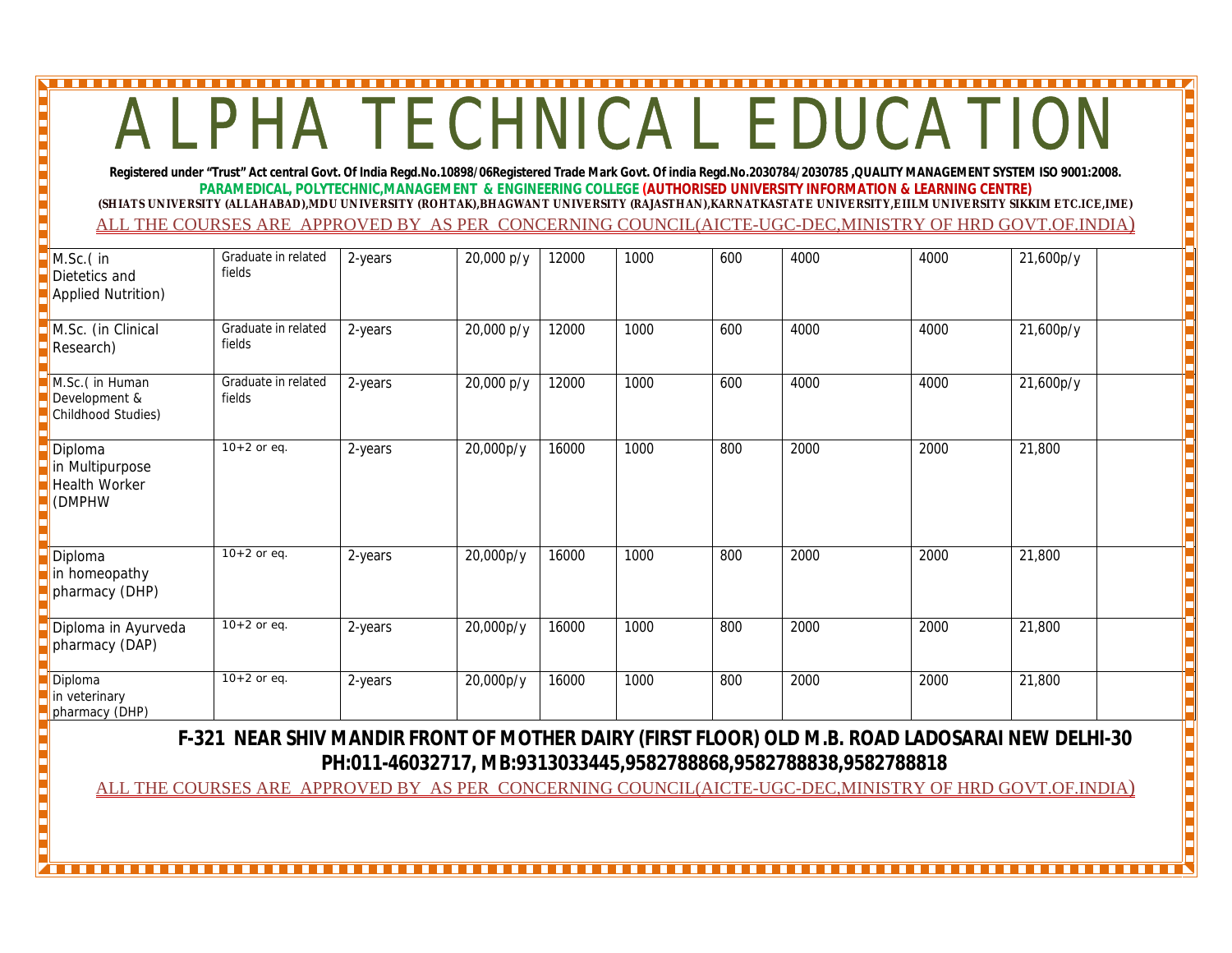# HA TECHNICAL EDUCATION

**Registered under "Trust" Act central Govt. Of India Regd.No.10898/06Registered Trade Mark Govt. Of india Regd.No.2030784/2030785 ,QUALITY MANAGEMENT SYSTEM ISO 9001:2008. PARAMEDICAL, POLYTECHNIC,MANAGEMENT & ENGINEERING COLLEGE (AUTHORISED UNIVERSITY INFORMATION & LEARNING CENTRE) (SHIATS UNIVERSITY (ALLAHABAD),MDU UNIVERSITY (ROHTAK),BHAGWANT UNIVERSITY (RAJASTHAN),KARNATKASTATE UNIVERSITY,EIILM UNIVERSITY SIKKIM ETC.ICE,IME)** ALL THE COURSES ARE APPROVED BY AS PER CONCERNING COUNCIL(AICTE-UGC-DEC,MINISTRY OF HRD GOVT.OF.INDIA)

| Diploma<br>Medical X-ray<br>Technology (DMRT)             | $10^{th}/10+2$<br>PCM/PCB | $2/3$ -years | 15000 P/S | 9000P/S | 550 | 550 | 3000                                                                                                                                                                                                                                                                          | 3000 | 16100 |  |
|-----------------------------------------------------------|---------------------------|--------------|-----------|---------|-----|-----|-------------------------------------------------------------------------------------------------------------------------------------------------------------------------------------------------------------------------------------------------------------------------------|------|-------|--|
| Diploma<br>in sanitary<br>inspector (DSI)                 | $10^{th}/10+2$<br>PCM/PCB | $2/3$ -years | 15000 P/S | 9000P/S | 550 | 550 | 3000                                                                                                                                                                                                                                                                          | 3000 | 16100 |  |
| Diploma<br>in Dental<br>mechanic and<br>Hygienist ((DDMH) | $10^{th}/10+2$<br>PCM/PCB | $2/3$ -years | 15000 P/S | 9000P/S | 550 | 550 | 3000                                                                                                                                                                                                                                                                          | 3000 | 16100 |  |
| Diploma<br>in Cardio<br>Vascular<br>Technician (DCVT)     | $10^{th}/10+2$<br>PCM/PCB | $2/3$ -years | 15000 P/S | 9000P/S | 550 | 550 | 3000                                                                                                                                                                                                                                                                          | 3000 | 16100 |  |
| Diploma<br>in Education (D.Ed)                            | $10+2$<br>PCM/PCB         | 2-years      | 15000 P/S | 9000P/S | 550 | 550 | 3000                                                                                                                                                                                                                                                                          | 3000 | 16100 |  |
| Diploma                                                   | $10^{th}/10+2$            | $2/3$ -years | 15000 P/S | 9000P/S | 550 | 550 | 3000                                                                                                                                                                                                                                                                          | 3000 | 16100 |  |
|                                                           |                           |              |           |         |     |     | F-321 NEAR SHIV MANDIR FRONT OF MOTHER DAIRY (FIRST FLOOR) OLD M.B. ROAD LADOSARAI NEW DELHI-30<br>PH:011-46032717, MB:9313033445,9582788868,9582788838,9582788818<br>ALL THE COURSES ARE APPROVED BY AS PER CONCERNING COUNCIL(AICTE-UGC-DEC, MINISTRY OF HRD GOVT.OF.INDIA) |      |       |  |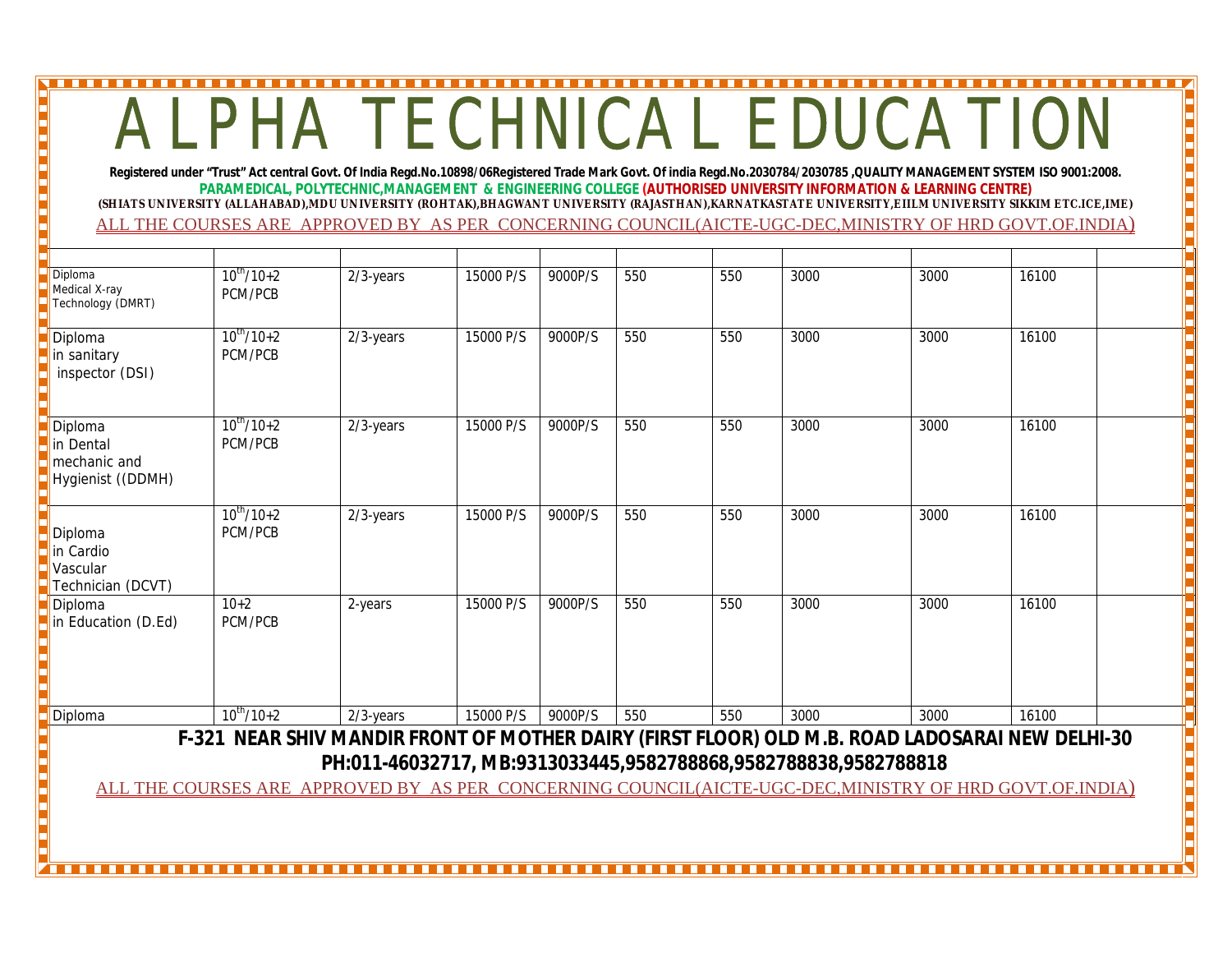**Registered under "Trust" Act central Govt. Of India Regd.No.10898/06Registered Trade Mark Govt. Of india Regd.No.2030784/2030785 ,QUALITY MANAGEMENT SYSTEM ISO 9001:2008. PARAMEDICAL, POLYTECHNIC,MANAGEMENT & ENGINEERING COLLEGE (AUTHORISED UNIVERSITY INFORMATION & LEARNING CENTRE) (SHIATS UNIVERSITY (ALLAHABAD),MDU UNIVERSITY (ROHTAK),BHAGWANT UNIVERSITY (RAJASTHAN),KARNATKASTATE UNIVERSITY,EIILM UNIVERSITY SIKKIM ETC.ICE,IME)** ALL THE COURSES ARE APPROVED BY AS PER CONCERNING COUNCIL(AICTE-UGC-DEC,MINISTRY OF HRD GOVT.OF.INDIA)

| in Pharmaceutical<br>Production<br>Management (DPPM)                                                                                                                                                                                                   | PCM/PCB                                    |              |           |         |                                      |            |      |      |       |  |
|--------------------------------------------------------------------------------------------------------------------------------------------------------------------------------------------------------------------------------------------------------|--------------------------------------------|--------------|-----------|---------|--------------------------------------|------------|------|------|-------|--|
| Diploma<br>in Medical<br>Transcription (DMT)                                                                                                                                                                                                           | $\frac{10^{th}}{10^{th}}$ /10+2<br>PCM/PCB | 2/3-years    | 15000 P/S | 9000P/S | 550                                  | 550        | 3000 | 3000 | 16100 |  |
| Diploma<br>in Herbal<br>Medicine (DHM)                                                                                                                                                                                                                 | $10^{th}/10+2$<br>PCM/PCB                  | $2/3$ -years | 15000 P/S | 9000P/S | 550                                  | 550        | 3000 | 3000 | 16100 |  |
|                                                                                                                                                                                                                                                        |                                            |              |           |         | Education, Teachers Training & other | Programmes |      |      |       |  |
| <b>Bachelor of Arts</b><br>(BA) - General                                                                                                                                                                                                              | $10+2$ in any<br>discipline                | 3-years      | 5100p/y   | 2600    | 500                                  | 600        | 1250 | 1250 | 6200  |  |
| Bachelor<br>of Commerce (B.Com)                                                                                                                                                                                                                        | $10 + 2$<br>comm./science                  | 3-years      | 6100p/y   | 3100    | 500                                  | 600        | 1550 | 1550 | 7200  |  |
| Bachelor of Arts (OUS)                                                                                                                                                                                                                                 | 18 Years of age                            | 3-years      | 6100p/y   | 3100    | 500                                  | 600        | 1550 | 1550 | 7200  |  |
| Bachelor of Arts (with<br>Specialization)<br>Choose any Three<br>{History/ Geography/<br>Sociology/ Pol. Sc./<br>Pub. Admn./ Economics<br>/ HomeSc./ Urdu/ Sanskrit/<br>Telugu/Tamil/<br>Malayalam/<br>Kannada/ Bengali}<br>Hindi & English-compulsory | $10+2$ in any<br>discipline                | 3-years      | 5100p/y   | 2600    | 500                                  | 600        | 1250 | 1250 | 6200  |  |

 **F-321 NEAR SHIV MANDIR FRONT OF MOTHER DAIRY (FIRST FLOOR) OLD M.B. ROAD LADOSARAI NEW DELHI-30 PH:011-46032717, MB:9313033445,9582788868,9582788838,9582788818**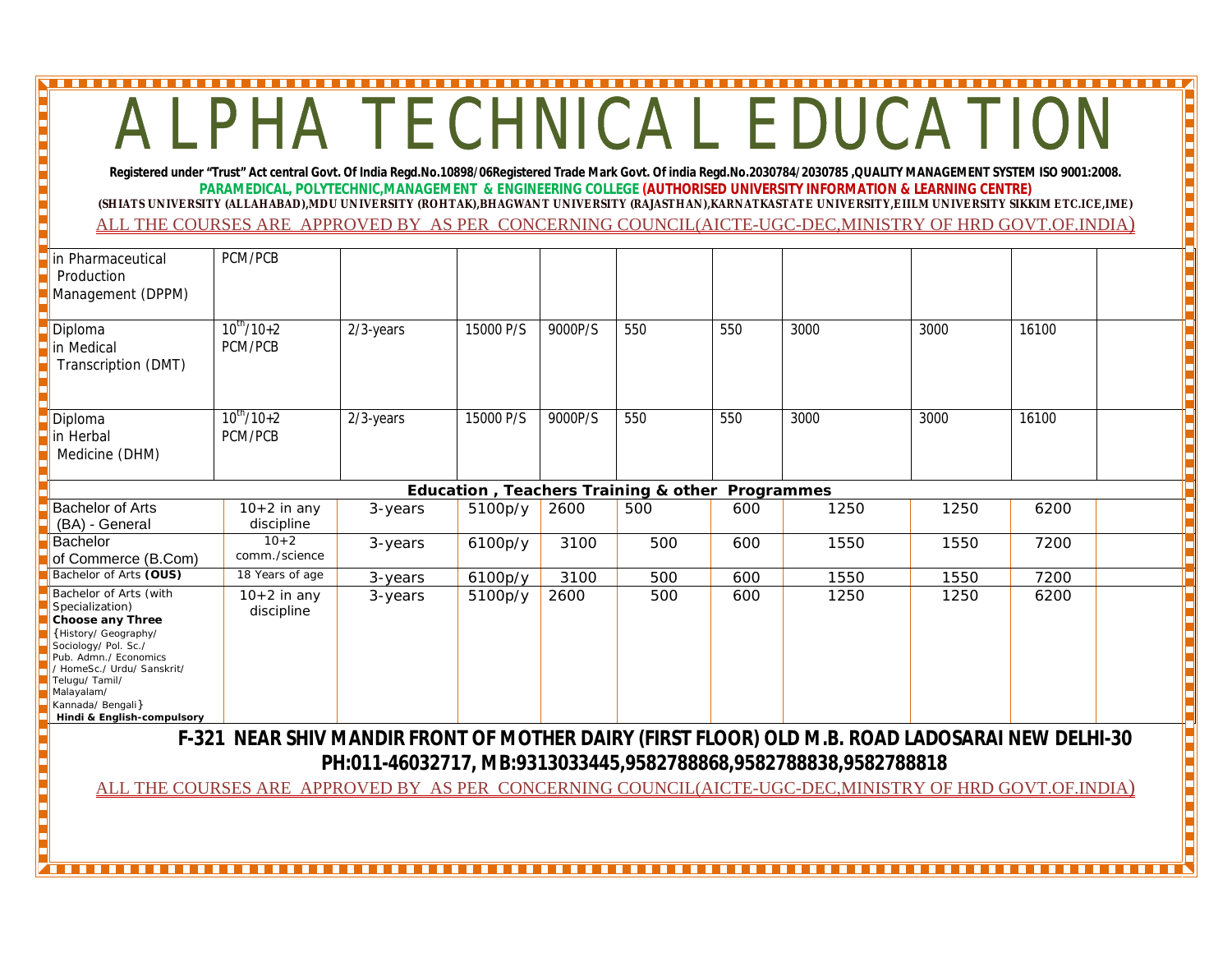**Registered under "Trust" Act central Govt. Of India Regd.No.10898/06Registered Trade Mark Govt. Of india Regd.No.2030784/2030785 ,QUALITY MANAGEMENT SYSTEM ISO 9001:2008. PARAMEDICAL, POLYTECHNIC,MANAGEMENT & ENGINEERING COLLEGE (AUTHORISED UNIVERSITY INFORMATION & LEARNING CENTRE) (SHIATS UNIVERSITY (ALLAHABAD),MDU UNIVERSITY (ROHTAK),BHAGWANT UNIVERSITY (RAJASTHAN),KARNATKASTATE UNIVERSITY,EIILM UNIVERSITY SIKKIM ETC.ICE,IME)** ALL THE COURSES ARE APPROVED BY AS PER CONCERNING COUNCIL(AICTE-UGC-DEC,MINISTRY OF HRD GOVT.OF.INDIA)

| Bachelor of Arts (with<br>Honours)<br>Choose any One { History/<br>Geography/<br>Sociology/ Pol. Sc./ Public<br>Admn./ Economics/<br>English/ Hindi/ Bengali} Hindi &<br>English-compulsory                                                                                                                                                                                                                                         | $10+2$ in any<br>discipline | 3-years | 5100p/y     | 2600    | 500  | 600 | 1250   | 1250   | 6200   |  |
|-------------------------------------------------------------------------------------------------------------------------------------------------------------------------------------------------------------------------------------------------------------------------------------------------------------------------------------------------------------------------------------------------------------------------------------|-----------------------------|---------|-------------|---------|------|-----|--------|--------|--------|--|
| <b>Bachelor of Arts</b><br>(Psychology)                                                                                                                                                                                                                                                                                                                                                                                             | $10+2$ in any<br>discipline | 3-years | 11000p/y    | 5500    | 500  | 600 | 2750   | 2750   | 13750  |  |
| Bachelor of Social Work                                                                                                                                                                                                                                                                                                                                                                                                             | $10+2$ in any<br>discipline | 3-years | 11000p/y    | 5500    | 500  | 600 | 2750   | 2750   | 13750  |  |
| B.Sc. (Hotel Management)                                                                                                                                                                                                                                                                                                                                                                                                            | $10+2$ in any<br>discipline | 3-years | 40,000p/s   | 20,000  | 1000 | 750 | 10,000 | 10,000 | 41,750 |  |
| BachelorofBusinessAd<br>ministration(BBA)Dua<br>ISpecialization (IT,<br>Communication, NGOManag<br>ement, Corporate Governanc<br>e, Machine Technology, Const<br>ructionManagement, Entrepr<br>eneurship, Hospitality& Touri<br>sm, HotelManagement, Infor<br>mationTechnology, Internati<br>onalBusiness, HealthandTou<br>rism.Retail.Foot-<br>wareTechnology, Operations<br>Teaching&Research, Materi<br>alManagement, EventManag | $10+2$ OR<br>EQUIVALENT     | 3-YEAR  | 12,000 OP/S | 6000p/s | 850  | 600 | 3000   | 3000   | 13,450 |  |

 **F-321 NEAR SHIV MANDIR FRONT OF MOTHER DAIRY (FIRST FLOOR) OLD M.B. ROAD LADOSARAI NEW DELHI-30 PH:011-46032717, MB:9313033445,9582788868,9582788838,9582788818**

ALL THE COURSES ARE APPROVED BY AS PER CONCERNING COUNCIL(AICTE-UGC-DEC,MINISTRY OF HRD GOVT.OF.INDIA)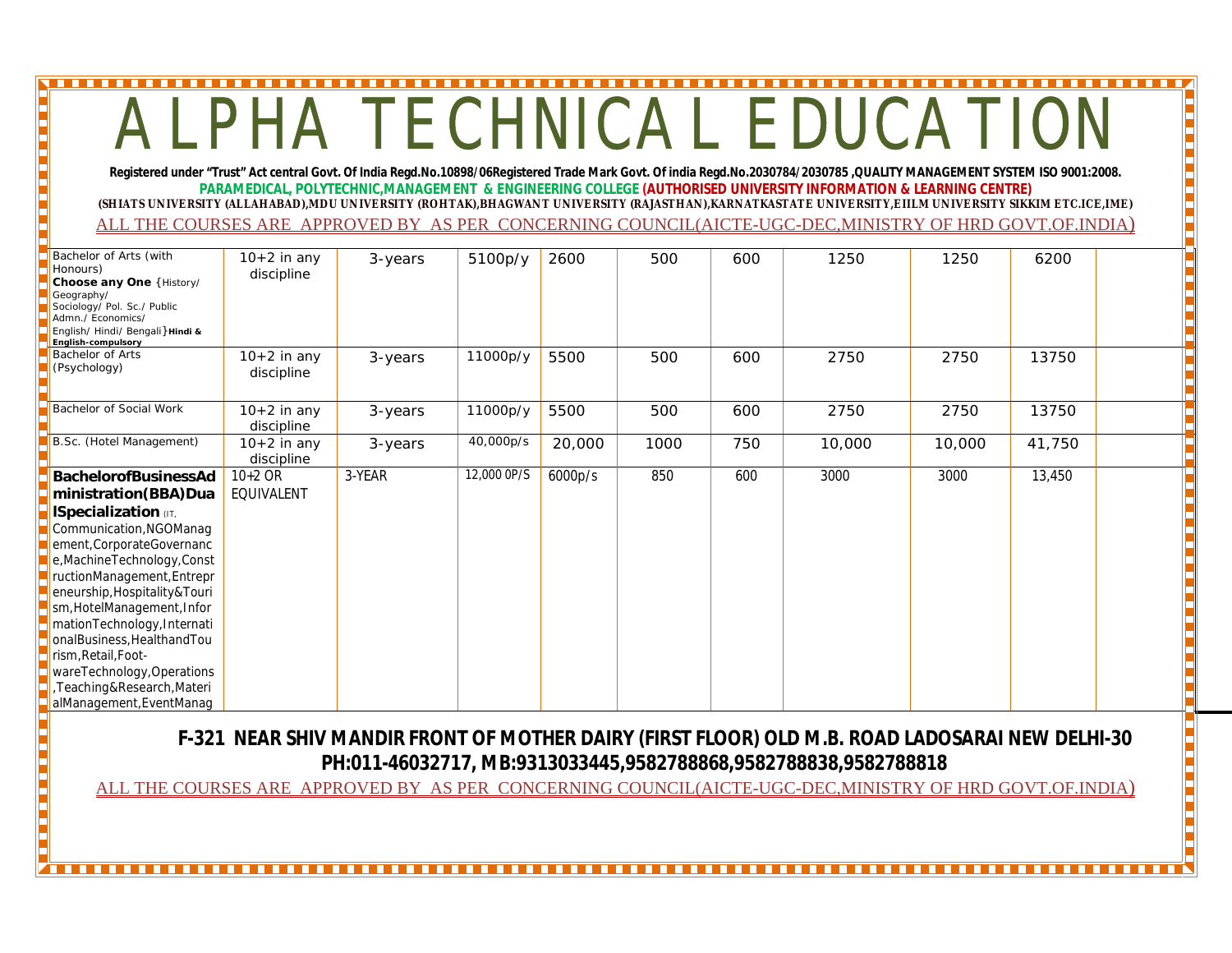**Registered under "Trust" Act central Govt. Of India Regd.No.10898/06Registered Trade Mark Govt. Of india Regd.No.2030784/2030785 ,QUALITY MANAGEMENT SYSTEM ISO 9001:2008. PARAMEDICAL, POLYTECHNIC,MANAGEMENT & ENGINEERING COLLEGE (AUTHORISED UNIVERSITY INFORMATION & LEARNING CENTRE) (SHIATS UNIVERSITY (ALLAHABAD),MDU UNIVERSITY (ROHTAK),BHAGWANT UNIVERSITY (RAJASTHAN),KARNATKASTATE UNIVERSITY,EIILM UNIVERSITY SIKKIM ETC.ICE,IME)** ALL THE COURSES ARE APPROVED BY AS PER CONCERNING COUNCIL(AICTE-UGC-DEC,MINISTRY OF HRD GOVT.OF.INDIA)

| ement, PharmaManagement<br>,ProjectManagement,Produ<br>ction, Insurance&Banking, H<br>ospitality, InfrastructureMan<br>agement, E-<br>Governance, Customer Relati<br>onshipManagement, CallCen<br>treManagement, PoliceAdmi<br>nistration, PublicHealth, Aviat<br>ion, Logistic& SupplychainMa<br>nagement, IndustrialManage<br>ment, EnergyManagement, p<br>owerManagement, QualityM<br>anagement, Export&ImportP<br>rintingandPublishing, school<br>and college Management) |                                  |        |             |         |     |     |      |      |        |  |
|-------------------------------------------------------------------------------------------------------------------------------------------------------------------------------------------------------------------------------------------------------------------------------------------------------------------------------------------------------------------------------------------------------------------------------------------------------------------------------|----------------------------------|--------|-------------|---------|-----|-----|------|------|--------|--|
| MasterofBusinessAdm<br>inistration(MBA)Dual<br>Specialization (IT,<br>Communication, NGOMan<br>agement, CorporateGover<br>nance, Machine Technolog<br>y, Construction Managem<br>ent, Entrepreneurship, Ho<br>spitality&Tourism, HotelM<br>anagement, InformationT<br>echnology, InternationalB                                                                                                                                                                               | <b>GRADUATE OR</b><br>EQUIVALENT | 2-YEAR | 14,000 0P/S | 7000p/s | 850 | 600 | 3500 | 3500 | 15,450 |  |

 **F-321 NEAR SHIV MANDIR FRONT OF MOTHER DAIRY (FIRST FLOOR) OLD M.B. ROAD LADOSARAI NEW DELHI-30 PH:011-46032717, MB:9313033445,9582788868,9582788838,9582788818**

ALL THE COURSES ARE APPROVED BY AS PER CONCERNING COUNCIL(AICTE-UGC-DEC,MINISTRY OF HRD GOVT.OF.INDIA)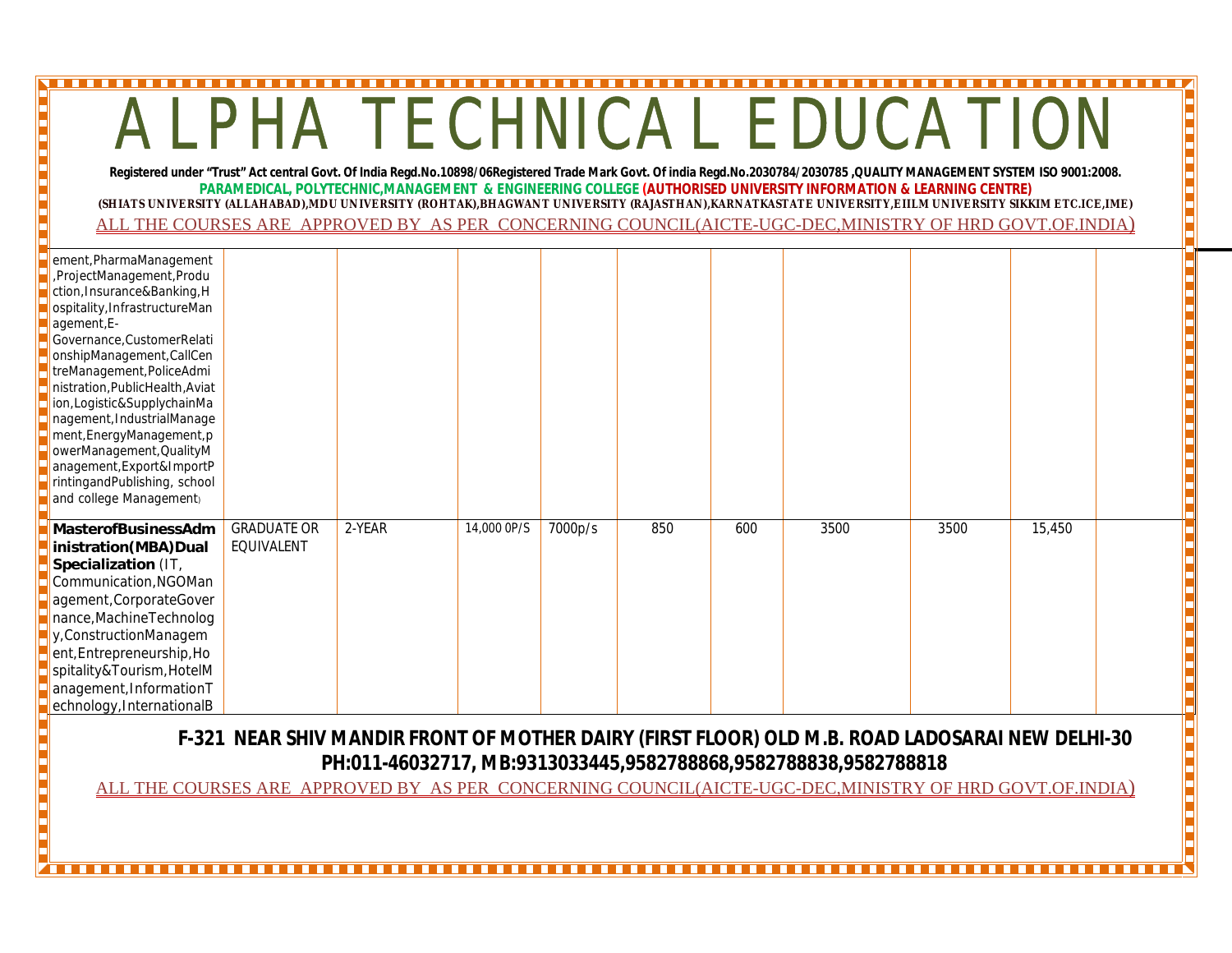| Registered under "Trust" Act central Govt. Of India Regd.No.10898/06Registered Trade Mark Govt. Of india Regd.No.2030784/2030785 ,QUALITY MANAGEMENT SYSTEM ISO 9001:2008.<br>PARAMEDICAL, POLYTECHNIC, MANAGEMENT & ENGINEERING COLLEGE (AUTHORISED UNIVERSITY INFORMATION & LEARNING CENTRE)<br>(SHIATS UNIVERSITY (ALLAHABAD),MDU UNIVERSITY (ROHTAK),BHAGWANT UNIVERSITY (RAJASTHAN),KARNATKASTATE UNIVERSITY,EIILM UNIVERSITY SIKKIM ETC.ICE,IME) |                    |        |             |         |     |     |      |      |        |  |
|--------------------------------------------------------------------------------------------------------------------------------------------------------------------------------------------------------------------------------------------------------------------------------------------------------------------------------------------------------------------------------------------------------------------------------------------------------|--------------------|--------|-------------|---------|-----|-----|------|------|--------|--|
|                                                                                                                                                                                                                                                                                                                                                                                                                                                        |                    |        |             |         |     |     |      |      |        |  |
| ALL THE COURSES ARE APPROVED BY AS PER CONCERNING COUNCIL(AICTE-UGC-DEC, MINISTRY OF HRD GOVT.OF.INDIA)                                                                                                                                                                                                                                                                                                                                                |                    |        |             |         |     |     |      |      |        |  |
|                                                                                                                                                                                                                                                                                                                                                                                                                                                        |                    |        |             |         |     |     |      |      |        |  |
| usiness, Healthand Touris                                                                                                                                                                                                                                                                                                                                                                                                                              |                    |        |             |         |     |     |      |      |        |  |
| m, Retail, Foot-                                                                                                                                                                                                                                                                                                                                                                                                                                       |                    |        |             |         |     |     |      |      |        |  |
| wareTechnology, Operati                                                                                                                                                                                                                                                                                                                                                                                                                                |                    |        |             |         |     |     |      |      |        |  |
| ons, Teaching&Research,                                                                                                                                                                                                                                                                                                                                                                                                                                |                    |        |             |         |     |     |      |      |        |  |
| MaterialManagement, Eve                                                                                                                                                                                                                                                                                                                                                                                                                                |                    |        |             |         |     |     |      |      |        |  |
| ntManagement, PharmaM                                                                                                                                                                                                                                                                                                                                                                                                                                  |                    |        |             |         |     |     |      |      |        |  |
| anagement, ProjectMana                                                                                                                                                                                                                                                                                                                                                                                                                                 |                    |        |             |         |     |     |      |      |        |  |
| gement, Production, Insur                                                                                                                                                                                                                                                                                                                                                                                                                              |                    |        |             |         |     |     |      |      |        |  |
| ance&Banking, Hospitalit                                                                                                                                                                                                                                                                                                                                                                                                                               |                    |        |             |         |     |     |      |      |        |  |
| y, InfrastructureManage                                                                                                                                                                                                                                                                                                                                                                                                                                |                    |        |             |         |     |     |      |      |        |  |
| ment, E-                                                                                                                                                                                                                                                                                                                                                                                                                                               |                    |        |             |         |     |     |      |      |        |  |
| Governance, CustomerRel                                                                                                                                                                                                                                                                                                                                                                                                                                |                    |        |             |         |     |     |      |      |        |  |
| ationshipManagement, Ca                                                                                                                                                                                                                                                                                                                                                                                                                                |                    |        |             |         |     |     |      |      |        |  |
| IlCentreManagement, Poli                                                                                                                                                                                                                                                                                                                                                                                                                               |                    |        |             |         |     |     |      |      |        |  |
| ceAdministration, PublicH                                                                                                                                                                                                                                                                                                                                                                                                                              |                    |        |             |         |     |     |      |      |        |  |
| ealth, Aviation, Logistic&S                                                                                                                                                                                                                                                                                                                                                                                                                            |                    |        |             |         |     |     |      |      |        |  |
| upplychainManagement, I                                                                                                                                                                                                                                                                                                                                                                                                                                |                    |        |             |         |     |     |      |      |        |  |
| ndustrialManagement, En                                                                                                                                                                                                                                                                                                                                                                                                                                |                    |        |             |         |     |     |      |      |        |  |
| ergyManagement, power                                                                                                                                                                                                                                                                                                                                                                                                                                  |                    |        |             |         |     |     |      |      |        |  |
| Management, QualityMan                                                                                                                                                                                                                                                                                                                                                                                                                                 |                    |        |             |         |     |     |      |      |        |  |
| agement, Export& Import,                                                                                                                                                                                                                                                                                                                                                                                                                               |                    |        |             |         |     |     |      |      |        |  |
| PrintingandPublishing,<br>school and college                                                                                                                                                                                                                                                                                                                                                                                                           |                    |        |             |         |     |     |      |      |        |  |
| Management)                                                                                                                                                                                                                                                                                                                                                                                                                                            |                    |        |             |         |     |     |      |      |        |  |
|                                                                                                                                                                                                                                                                                                                                                                                                                                                        |                    |        |             |         |     |     |      |      |        |  |
| ExecutiveMBA                                                                                                                                                                                                                                                                                                                                                                                                                                           | <b>GRADUATE OR</b> | 2-YEAR | 14,000 OP/S | 7000p/s | 850 | 600 | 3500 | 3500 | 15,450 |  |
|                                                                                                                                                                                                                                                                                                                                                                                                                                                        |                    |        |             |         |     |     |      |      |        |  |

ALPHA TECHNICAL EDUCATION

. . . .

 **F-321 NEAR SHIV MANDIR FRONT OF MOTHER DAIRY (FIRST FLOOR) OLD M.B. ROAD LADOSARAI NEW DELHI-30 PH:011-46032717, MB:9313033445,9582788868,9582788838,9582788818**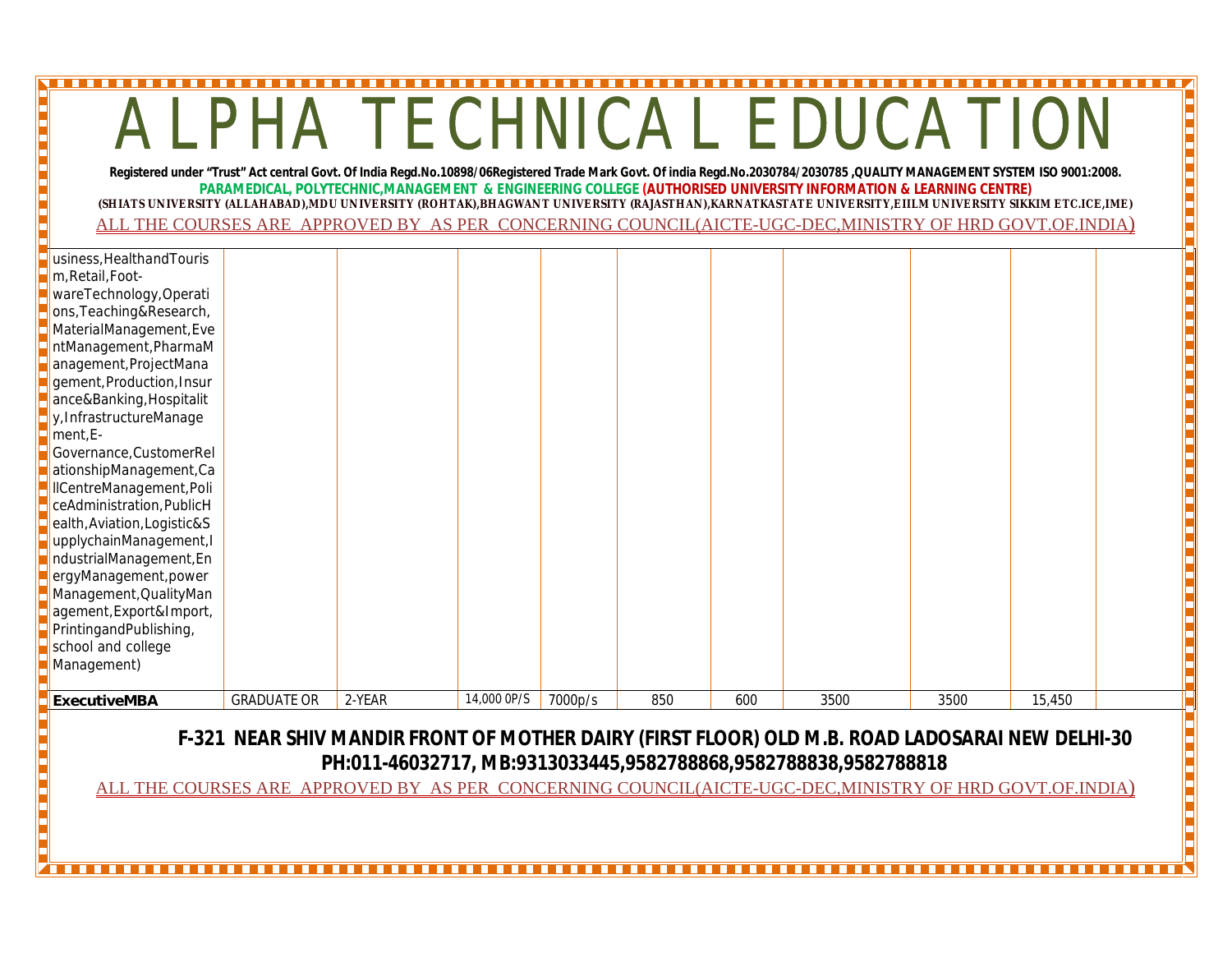**Registered under "Trust" Act central Govt. Of India Regd.No.10898/06Registered Trade Mark Govt. Of india Regd.No.2030784/2030785 ,QUALITY MANAGEMENT SYSTEM ISO 9001:2008. PARAMEDICAL, POLYTECHNIC,MANAGEMENT & ENGINEERING COLLEGE (AUTHORISED UNIVERSITY INFORMATION & LEARNING CENTRE) (SHIATS UNIVERSITY (ALLAHABAD),MDU UNIVERSITY (ROHTAK),BHAGWANT UNIVERSITY (RAJASTHAN),KARNATKASTATE UNIVERSITY,EIILM UNIVERSITY SIKKIM ETC.ICE,IME)** ALL THE COURSES ARE APPROVED BY AS PER CONCERNING COUNCIL(AICTE-UGC-DEC,MINISTRY OF HRD GOVT.OF.INDIA)

| (IT, Communication, NGO    | EQUIVALENT |  |  |  |  |
|----------------------------|------------|--|--|--|--|
| Management, CorporateG     |            |  |  |  |  |
| overnance, Machine Tech    |            |  |  |  |  |
| nology, ConstructionMana   |            |  |  |  |  |
| gement, Entrepreneurshi    |            |  |  |  |  |
| p, Hospitality&Tourism, H  |            |  |  |  |  |
| otelManagement, Inform     |            |  |  |  |  |
| ationTechnology, Internat  |            |  |  |  |  |
| ionalBusiness, Healthand   |            |  |  |  |  |
| Tourism, Retail, Foot-     |            |  |  |  |  |
| wareTechnology,Operati     |            |  |  |  |  |
| ons, Teaching&Research,    |            |  |  |  |  |
| MaterialManagement, Eve    |            |  |  |  |  |
| ntManagement, PharmaM      |            |  |  |  |  |
| anagement, ProjectMana     |            |  |  |  |  |
| gement, Production, Insur  |            |  |  |  |  |
| ance&Banking, Hospitalit   |            |  |  |  |  |
| y, InfrastructureManage    |            |  |  |  |  |
| ment, E-                   |            |  |  |  |  |
| Governance, CustomerRel    |            |  |  |  |  |
| ationshipManagement, Ca    |            |  |  |  |  |
| IICentreManagement, Poli   |            |  |  |  |  |
| ceAdministration, PublicH  |            |  |  |  |  |
| ealthAviation, Logistic&Su |            |  |  |  |  |
| pplychainManagement, In    |            |  |  |  |  |
| dustrialManagement, Ene    |            |  |  |  |  |

 **F-321 NEAR SHIV MANDIR FRONT OF MOTHER DAIRY (FIRST FLOOR) OLD M.B. ROAD LADOSARAI NEW DELHI-30 PH:011-46032717, MB:9313033445,9582788868,9582788838,9582788818**

ALL THE COURSES ARE APPROVED BY AS PER CONCERNING COUNCIL(AICTE-UGC-DEC,MINISTRY OF HRD GOVT.OF.INDIA)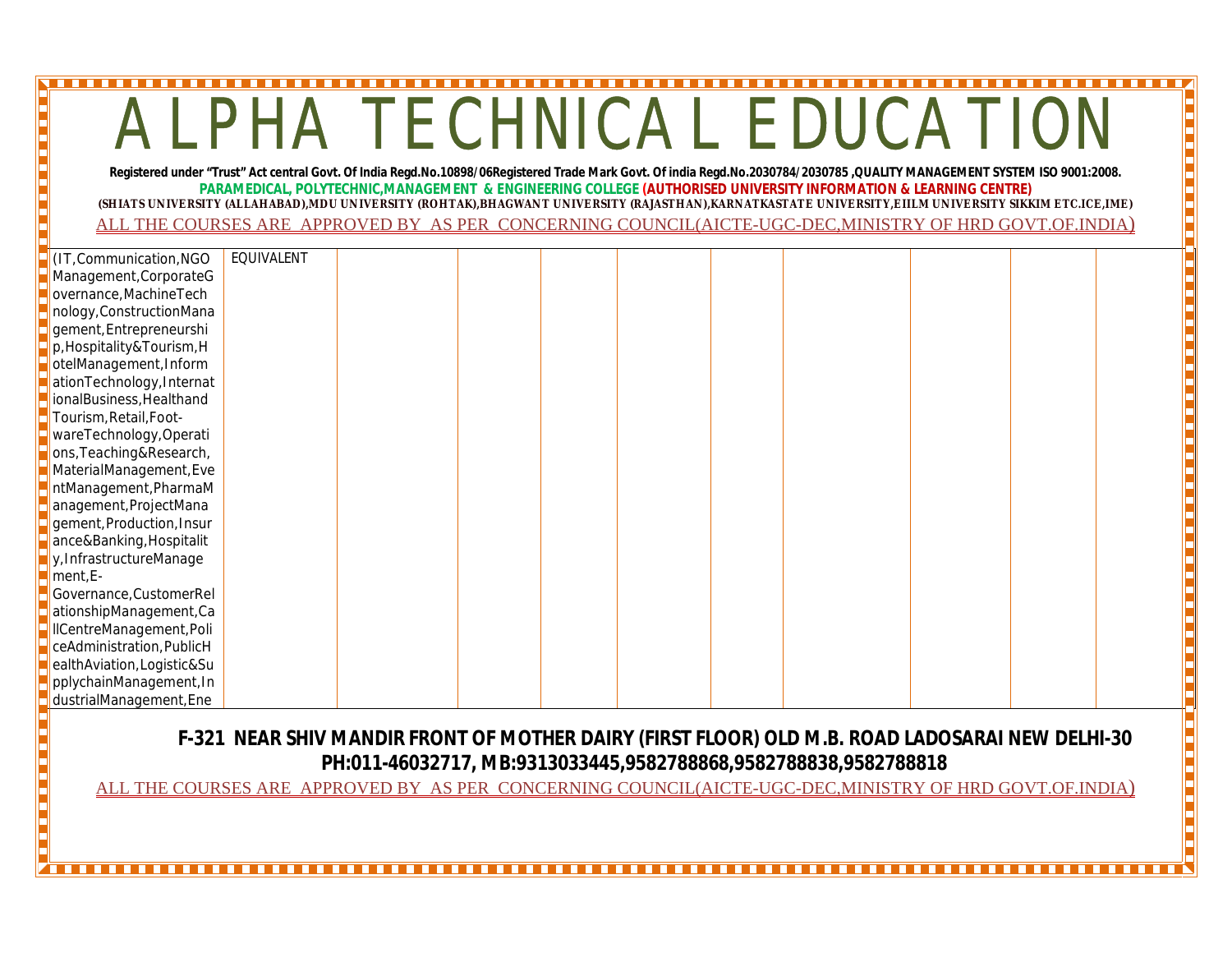**Registered under "Trust" Act central Govt. Of India Regd.No.10898/06Registered Trade Mark Govt. Of india Regd.No.2030784/2030785 ,QUALITY MANAGEMENT SYSTEM ISO 9001:2008. PARAMEDICAL, POLYTECHNIC,MANAGEMENT & ENGINEERING COLLEGE (AUTHORISED UNIVERSITY INFORMATION & LEARNING CENTRE) (SHIATS UNIVERSITY (ALLAHABAD),MDU UNIVERSITY (ROHTAK),BHAGWANT UNIVERSITY (RAJASTHAN),KARNATKASTATE UNIVERSITY,EIILM UNIVERSITY SIKKIM ETC.ICE,IME)** ALL THE COURSES ARE APPROVED BY AS PER CONCERNING COUNCIL(AICTE-UGC-DEC,MINISTRY OF HRD GOVT.OF.INDIA)

| rgyManagement, powerM<br>anagement, QualityMana<br>gement, Export&Import,<br>Printing and Publishing,<br>school and college<br>Management) |                                  |        |            |         |     |     |      |       |        |  |
|--------------------------------------------------------------------------------------------------------------------------------------------|----------------------------------|--------|------------|---------|-----|-----|------|-------|--------|--|
| Masters of Social Work                                                                                                                     | <b>GRADUATE OR</b><br>EQUIVALENT | 2-YEAR | 9,000 0P/Y | 4500p/s | 850 | 600 | 2250 | 22500 | 10,450 |  |
| MA in Hindi                                                                                                                                | <b>GRADUATE OR</b><br>EQUIVALENT | 2-YEAR | 9,000 0P/Y | 4500p/s | 850 | 600 | 2250 | 22500 | 10,450 |  |
| MA(Geography)                                                                                                                              | <b>GRADUATE OR</b><br>EQUIVALENT | 2-YEAR | 9,000 0P/Y | 4500p/s | 850 | 600 | 2250 | 22500 | 10,450 |  |
| MA(Hindi)                                                                                                                                  | <b>GRADUATE OR</b><br>EQUIVALENT | 2-YEAR | 9,000 0P/Y | 4500p/s | 850 | 600 | 2250 | 22500 | 10,450 |  |
| MA(Sanskrit)                                                                                                                               | <b>GRADUATE OR</b><br>EQUIVALENT | 2-YEAR | 9,000 0P/Y | 4500p/s | 850 | 600 | 2250 | 22500 | 10,450 |  |
| MA(English)                                                                                                                                | <b>GRADUATE OR</b><br>EQUIVALENT | 2-YEAR | 9,000 0P/Y | 4500p/s | 850 | 600 | 2250 | 22500 | 10,450 |  |
| MA(Political Science)                                                                                                                      | <b>GRADUATE</b>                  | 2-YEAR | 9,000 0P/Y | 4500p/s | 850 | 600 | 2250 | 22500 | 10,450 |  |

 **F-321 NEAR SHIV MANDIR FRONT OF MOTHER DAIRY (FIRST FLOOR) OLD M.B. ROAD LADOSARAI NEW DELHI-30 PH:011-46032717, MB:9313033445,9582788868,9582788838,9582788818**

ALL THE COURSES ARE APPROVED BY AS PER CONCERNING COUNCIL(AICTE-UGC-DEC,MINISTRY OF HRD GOVT.OF.INDIA)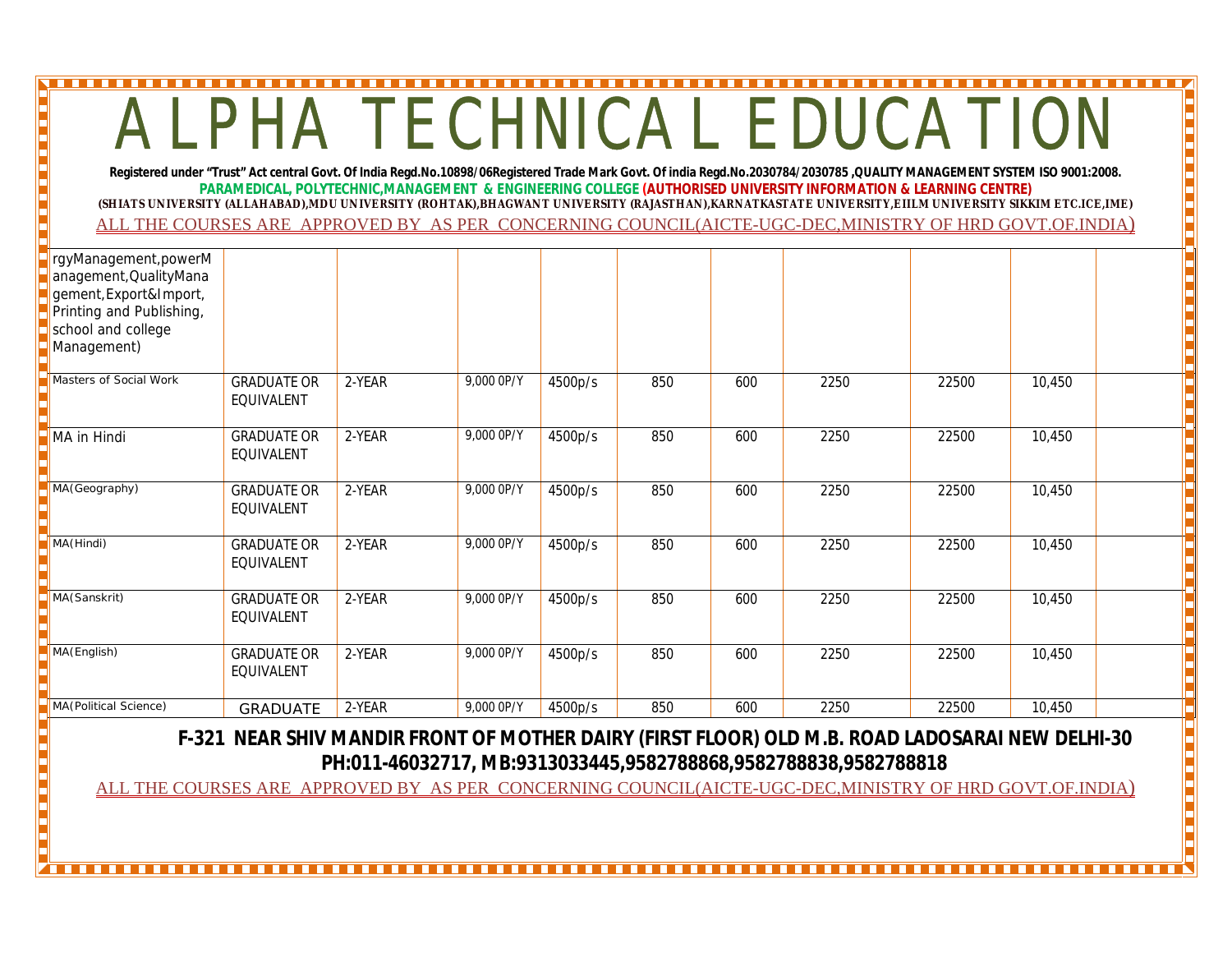**Registered under "Trust" Act central Govt. Of India Regd.No.10898/06Registered Trade Mark Govt. Of india Regd.No.2030784/2030785 ,QUALITY MANAGEMENT SYSTEM ISO 9001:2008. PARAMEDICAL, POLYTECHNIC,MANAGEMENT & ENGINEERING COLLEGE (AUTHORISED UNIVERSITY INFORMATION & LEARNING CENTRE) (SHIATS UNIVERSITY (ALLAHABAD),MDU UNIVERSITY (ROHTAK),BHAGWANT UNIVERSITY (RAJASTHAN),KARNATKASTATE UNIVERSITY,EIILM UNIVERSITY SIKKIM ETC.ICE,IME)** ALL THE COURSES ARE APPROVED BY AS PER CONCERNING COUNCIL(AICTE-UGC-DEC,MINISTRY OF HRD GOVT.OF.INDIA)

| MA(History)                                  | <b>GRADUATE</b>                  | 2-YEAR | 9,000 0P/Y  | 4500p/s  | 850 | 600 | 2250 | 2250  | 10,450 |
|----------------------------------------------|----------------------------------|--------|-------------|----------|-----|-----|------|-------|--------|
| MA(Sociology)                                | <b>GRADUATE</b>                  | 2-YEAR | 9,000 0P/Y  | 4500p/s  | 850 | 600 | 2250 | 2250  | 10,450 |
| MA(Economics)                                | <b>GRADUATE</b>                  | 2-YEAR | 9.000 0P/Y  | 4500p/s  | 850 | 600 | 2250 | 2250  | 10,450 |
| Bachelor of Commerce<br>(OUS)                | $10 + 2$                         | 2-YEAR | 9,000 0P/Y  | 4500p/s  | 850 | 600 | 2250 | 2250  | 10,450 |
| Masters of Commerce<br>(MCOM)                | BSC/BCOM                         | 2-YEAR | 9,000 P/Y   | 4500p/s  | 850 | 600 | 2250 | 2250  | 10,450 |
| L.L.M(Masters of Legislative<br>Law) L.      | L.L.B. or eq                     | 2-YEAR | 15000 P/Y   | 7500p/s  | 850 | 600 | 3750 | 3750  | 15,850 |
| Diploma (Fire Safety<br>Management)          | $10+2$ or eq.                    | 1-YEAR | 20,000P/Y   | 12000P/Y | 850 | 600 | 4000 | 4000  | 21450  |
| Diploma (Industrial Safety<br>Management)    | $10+2$ or eq.                    | 1-YEAR | 20,000P/Y   | 12000P/Y | 850 | 600 | 4000 | 4000  | 21450  |
| <b>BBA (Fire Safety</b><br>Management)       | $10+2$ or eq                     | 3-YEAR | 12,000 OP/S | 6000p/s  | 850 | 600 | 3000 | 3000  | 13,450 |
| <b>BBA</b> (Industrial Safety<br>Management) | $10+2$ or eq                     | 3-YEAR | 12,000 OP/S | 6000p/s  | 850 | 600 | 3000 | 3000  | 13,450 |
| PG Diploma (Fire Safety<br>Management)       | GRADUATE.                        | 1-YEAR | 20,000P/Y   | 12000P/Y | 850 | 600 | 4000 | 4000  | 21450  |
| PG Diploma (Industrial Safety<br>Management) | GRADUATE.                        | 1-YEAR | 20,000P/Y   | 12000P/Y | 850 | 600 | 4000 | 4000  | 21450  |
| MBA (Fire Safety<br>Management)              | <b>GRADUATE</b>                  | 2-YEAR | 14,000 OP/S | 7000p/s  | 850 | 600 | 3500 | 3500  | 15,450 |
| MBA (Industrial Safety<br>Management)        | <b>GRADUATE</b>                  | 2-YEAR | 14,000 OP/S | 7000p/s  | 850 | 600 | 3500 | 3500  | 15,450 |
| PGDiploma (Supply Chain<br>Management)       | GRADUATE.                        | 1-YEAR | 20,000P/Y   | 12000P/Y | 850 | 600 | 4000 | 4000  | 21450  |
| MA (Education)                               | <b>GRADUATE OR</b><br>EQUIVALENT | 2-YEAR | 9,000 0P/Y  | 4500p/s  | 850 | 600 | 2250 | 22500 | 10,450 |

 **F-321 NEAR SHIV MANDIR FRONT OF MOTHER DAIRY (FIRST FLOOR) OLD M.B. ROAD LADOSARAI NEW DELHI-30 PH:011-46032717, MB:9313033445,9582788868,9582788838,9582788818**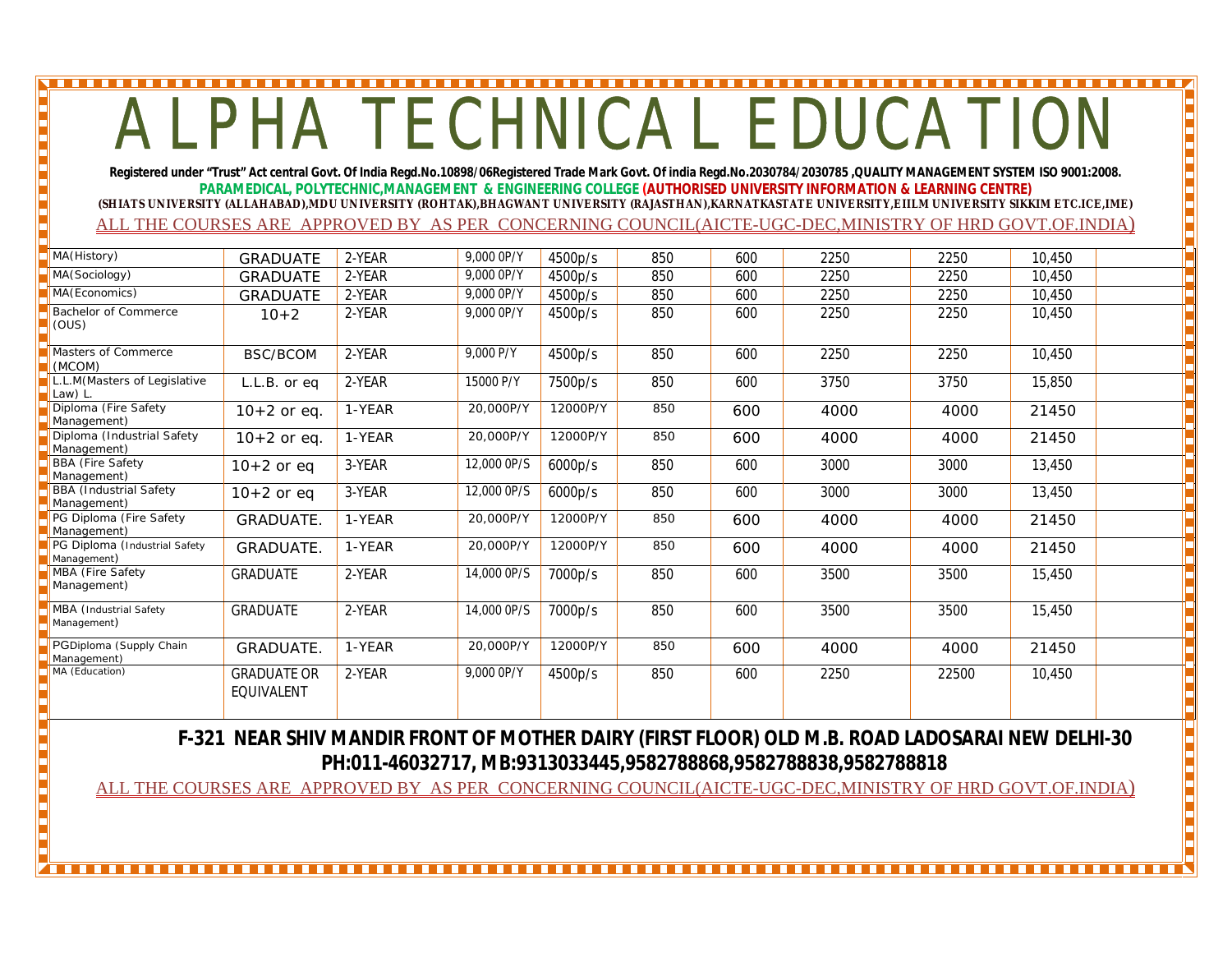**Registered under "Trust" Act central Govt. Of India Regd.No.10898/06Registered Trade Mark Govt. Of india Regd.No.2030784/2030785 ,QUALITY MANAGEMENT SYSTEM ISO 9001:2008. PARAMEDICAL, POLYTECHNIC,MANAGEMENT & ENGINEERING COLLEGE (AUTHORISED UNIVERSITY INFORMATION & LEARNING CENTRE) (SHIATS UNIVERSITY (ALLAHABAD),MDU UNIVERSITY (ROHTAK),BHAGWANT UNIVERSITY (RAJASTHAN),KARNATKASTATE UNIVERSITY,EIILM UNIVERSITY SIKKIM ETC.ICE,IME)** ALL THE COURSES ARE APPROVED BY AS PER CONCERNING COUNCIL(AICTE-UGC-DEC,MINISTRY OF HRD GOVT.OF.INDIA)

| M.Phil(Management)*                               | PG in relevant            | 1-YEAR | 20,000P/Y | 12000P/Y | 850 | 600 | 4000 | 4000 | 21450 |  |
|---------------------------------------------------|---------------------------|--------|-----------|----------|-----|-----|------|------|-------|--|
|                                                   | subject                   |        |           |          |     |     |      |      |       |  |
| M.Phil.(Education)*                               | PG in relevant<br>subject | 1-YEAR | 20,000P/Y | 12000P/Y | 850 | 600 | 4000 | 4000 | 21450 |  |
| M.Phil. (Physical Education)*                     | PG in relevant<br>subject | 1-YEAR | 20,000P/Y | 12000P/Y | 850 | 600 | 4000 | 4000 | 21450 |  |
| M.Phil. (Computer Science) **                     | PG in relevant<br>subject | 1-YEAR | 20,000P/Y | 12000P/Y | 850 | 600 | 4000 | 4000 | 21450 |  |
| M.Phil. (Electronics) **                          | PG in relevant<br>subject | 1-YEAR | 20,000P/Y | 12000P/Y | 850 | 600 | 4000 | 4000 | 21450 |  |
| M.Phil.(Information<br>Technology) **             | PG in relevant<br>subject | 1-YEAR | 20,000P/Y | 12000P/Y | 850 | 600 | 4000 | 4000 | 21450 |  |
| M.Phil.(Any Indian<br>Language)*                  | PG in relevant<br>subject | 1-YEAR | 20,000P/Y | 12000P/Y | 850 | 600 | 4000 | 4000 | 21450 |  |
| M.Phil.(Any Foreign<br>Language $)*$              | PG in relevant<br>subject | 1-YEAR | 20,000P/Y | 12000P/Y | 850 | 600 | 4000 | 4000 | 21450 |  |
| M.Phil. (Political Science)*<br>M.Phil.(History)* | PG in relevant<br>subject | 1-YEAR | 20,000P/Y | 12000P/Y | 850 | 600 | 4000 | 4000 | 21450 |  |
| M.Phil. (Public<br>Administration)*               | PG in relevant<br>subject | 1-YEAR | 20,000P/Y | 12000P/Y | 850 | 600 | 4000 | 4000 | 21450 |  |
| M.Phil. (Sociology)*                              | PG in relevant<br>subject | 1-YEAR | 20,000P/Y | 12000P/Y | 850 | 600 | 4000 | 4000 | 21450 |  |
| M.Phil.(Psychology)*                              | PG in relevant<br>subject | 1-YEAR | 20,000P/Y | 12000P/Y | 850 | 600 | 4000 | 4000 | 21450 |  |
| M.Phil.(Geography)*                               | PG in relevant<br>subject | 1-YEAR | 20,000P/Y | 12000P/Y | 850 | 600 | 4000 | 4000 | 21450 |  |
| M.Phil.(Economics)*                               | PG in relevant<br>subject | 1-YEAR | 20,000P/Y | 12000P/Y | 850 | 600 | 4000 | 4000 | 21450 |  |
| $M.Phil.(JMC)*$                                   | PG in relevant<br>subject | 1-YEAR | 20,000P/Y | 12000P/Y | 850 | 600 | 4000 | 4000 | 21450 |  |
| M.Phil. (Social Work)*                            | PG in relevant<br>subject | 1-YEAR | 20,000P/Y | 12000P/Y | 850 | 600 | 4000 | 4000 | 21450 |  |
| M.Phil.(Commerce)*                                | PG in relevant            | 1-YEAR | 20,000P/Y | 12000P/Y | 850 | 600 | 4000 | 4000 | 21450 |  |

 **F-321 NEAR SHIV MANDIR FRONT OF MOTHER DAIRY (FIRST FLOOR) OLD M.B. ROAD LADOSARAI NEW DELHI-30 PH:011-46032717, MB:9313033445,9582788868,9582788838,9582788818**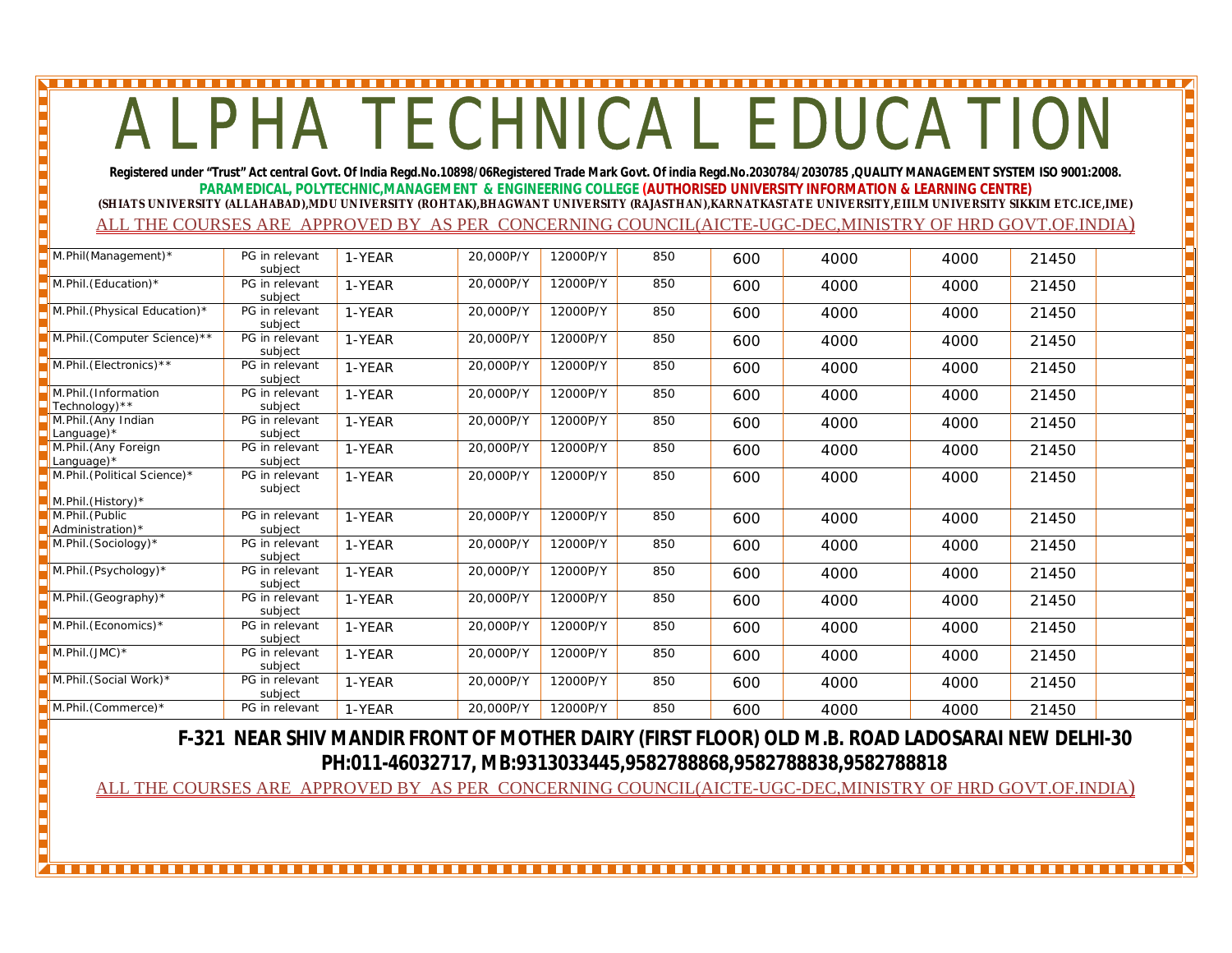**Registered under "Trust" Act central Govt. Of India Regd.No.10898/06Registered Trade Mark Govt. Of india Regd.No.2030784/2030785 ,QUALITY MANAGEMENT SYSTEM ISO 9001:2008. PARAMEDICAL, POLYTECHNIC,MANAGEMENT & ENGINEERING COLLEGE (AUTHORISED UNIVERSITY INFORMATION & LEARNING CENTRE) (SHIATS UNIVERSITY (ALLAHABAD),MDU UNIVERSITY (ROHTAK),BHAGWANT UNIVERSITY (RAJASTHAN),KARNATKASTATE UNIVERSITY,EIILM UNIVERSITY SIKKIM ETC.ICE,IME)** ALL THE COURSES ARE APPROVED BY AS PER CONCERNING COUNCIL(AICTE-UGC-DEC,MINISTRY OF HRD GOVT.OF.INDIA)

|                                        | subject                   |        |           |          |     |     |      |      |       |  |
|----------------------------------------|---------------------------|--------|-----------|----------|-----|-----|------|------|-------|--|
| M.Phil. (Library Science)*             | PG in relevant<br>subject | 1-YEAR | 20,000P/Y | 12000P/Y | 850 | 600 | 4000 | 4000 | 21450 |  |
| M.Phil.(Physics) **                    | PG in relevant<br>subject | 1-YEAR | 20,000P/Y | 12000P/Y | 850 | 600 | 4000 | 4000 | 21450 |  |
| M.Phil.(Chemistry) **                  | PG in relevant<br>subject | 1-YEAR | 20,000P/Y | 12000P/Y | 850 | 600 | 4000 | 4000 | 21450 |  |
| M.Phil.(Mathematics)*                  | PG in relevant<br>subject | 1-YEAR | 20,000P/Y | 12000P/Y | 850 | 600 | 4000 | 4000 | 21450 |  |
| M.Phil. $(Zoology)**$                  | PG in relevant<br>subject | 1-YEAR | 20,000P/Y | 12000P/Y | 850 | 600 | 4000 | 4000 | 21450 |  |
| M.Phil.(Botany) **                     | PG in relevant<br>subject | 1-YEAR | 20,000P/Y | 12000P/Y | 850 | 600 | 4000 | 4000 | 21450 |  |
| M.Phil.(Bio-Technology)**              | PG in relevant<br>subject | 1-YEAR | 20,000P/Y | 12000P/Y | 850 | 600 | 4000 | 4000 | 21450 |  |
| M.Phil.(Micro-Biology)**               | PG in relevant<br>subject | 1-YEAR | 20,000P/Y | 12000P/Y | 850 | 600 | 4000 | 4000 | 21450 |  |
| M.Phil.(Bio-Chemistry) **              | PG in relevant<br>subject | 1-YEAR | 20,000P/Y | 12000P/Y | 850 | 600 | 4000 | 4000 | 21450 |  |
| M.Phil.(Bio-Informatics)**             | PG in relevant<br>subject | 1-YEAR | 20,000P/Y | 12000P/Y | 850 | 600 | 4000 | 4000 | 21450 |  |
| M.Phil. (Human Rights)*                | PG in relevant<br>subject | 1-YEAR | 20,000P/Y | 12000P/Y | 850 | 600 | 4000 | 4000 | 21450 |  |
| M.Phil. $(Law)^*$                      | PG in relevant<br>subject | 1-YEAR | 20,000P/Y | 12000P/Y | 850 | 600 | 4000 | 4000 | 21450 |  |
| M.Phil(Fine Arts)*                     | PG in relevant<br>subject | 1-YEAR | 20,000P/Y | 12000P/Y | 850 | 600 | 4000 | 4000 | 21450 |  |
| M.Phil(Information<br>Science) **      | PG in relevant<br>subject | 1-YEAR | 20,000P/Y | 12000P/Y | 850 | 600 | 4000 | 4000 | 21450 |  |
| M.Phil(Para-Medical<br>Science) **     | PG in relevant<br>subject | 1-YEAR | 20,000P/Y | 12000P/Y | 850 | 600 | 4000 | 4000 | 21450 |  |
| M.Phil(Engineering &<br>Technology) ** | PG in relevant<br>subject | 1-YEAR | 20,000P/Y | 12000P/Y | 850 | 600 | 4000 | 4000 | 21450 |  |
| M.Phil(Music)*                         | PG in relevant            | 1-YEAR | 20,000P/Y | 12000P/Y | 850 | 600 | 4000 | 4000 | 21450 |  |

 **F-321 NEAR SHIV MANDIR FRONT OF MOTHER DAIRY (FIRST FLOOR) OLD M.B. ROAD LADOSARAI NEW DELHI-30 PH:011-46032717, MB:9313033445,9582788868,9582788838,9582788818**

ALL THE COURSES ARE APPROVED BY AS PER CONCERNING COUNCIL(AICTE-UGC-DEC,MINISTRY OF HRD GOVT.OF.INDIA)